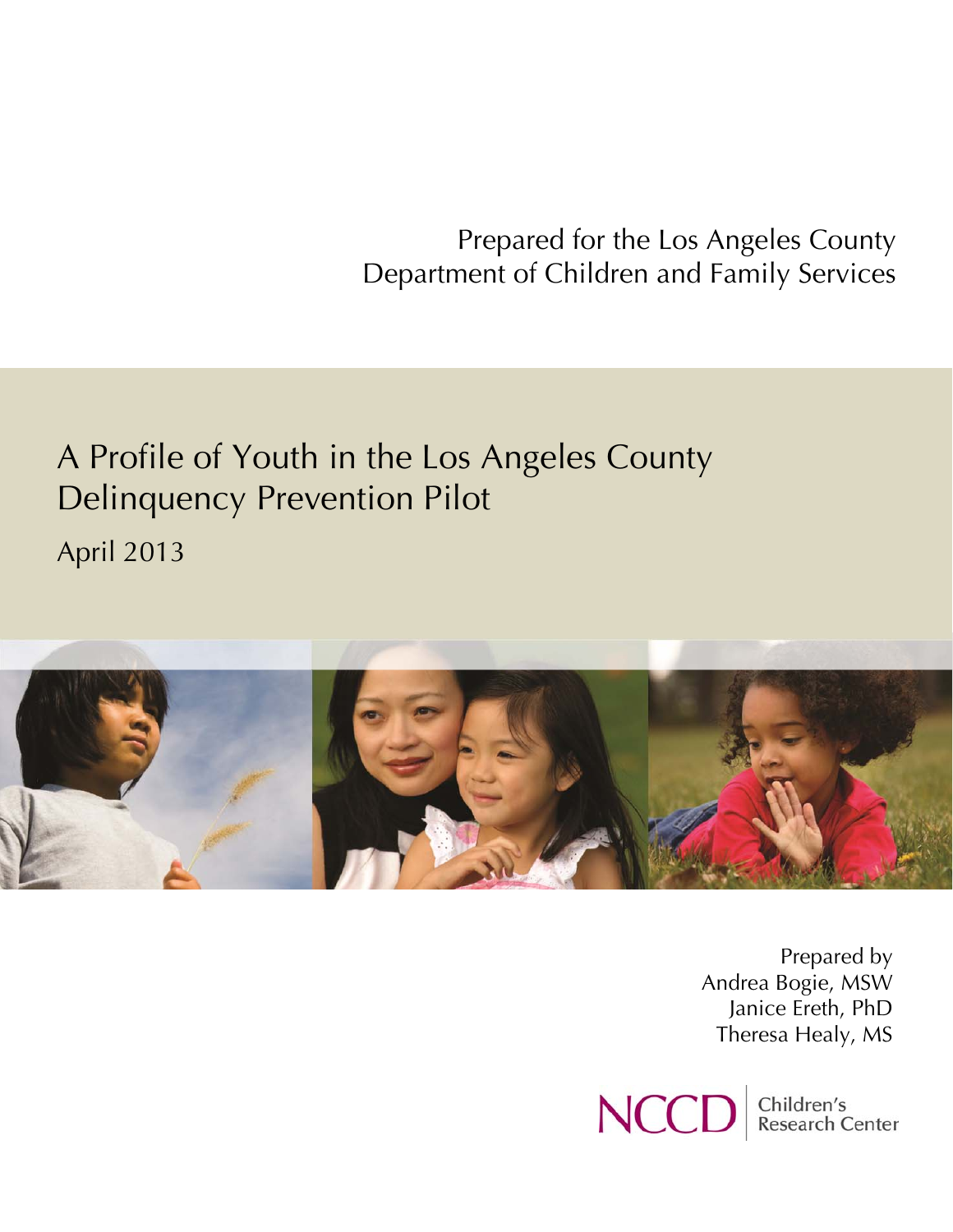# **TABLE OF CONTENTS**

| $\mathbf{L}$ |                 |         |  |
|--------------|-----------------|---------|--|
| II.          | A.<br><b>B.</b> |         |  |
| III.         | А.<br><b>B.</b> | $2^{n}$ |  |
| IV.          |                 |         |  |
|              |                 |         |  |

# APPENDICES

| Appendix A: | SDM <sup>®</sup> Delinguency Screening Assessment           |
|-------------|-------------------------------------------------------------|
| Appendix B: | Child Strengths and Needs Assessment Item Responses         |
|             | <b>Family Strengths and Needs Assessment Item Responses</b> |
| Appendix C: | Family Risk of Future Child Maltreatment Item Responses     |

Children's Research Center is a nonprofit social research organization and a center of the National Council on Crime and Delinquency.

> Structured Decision Making® and SDM® Registered in the US Patent and Trademark Office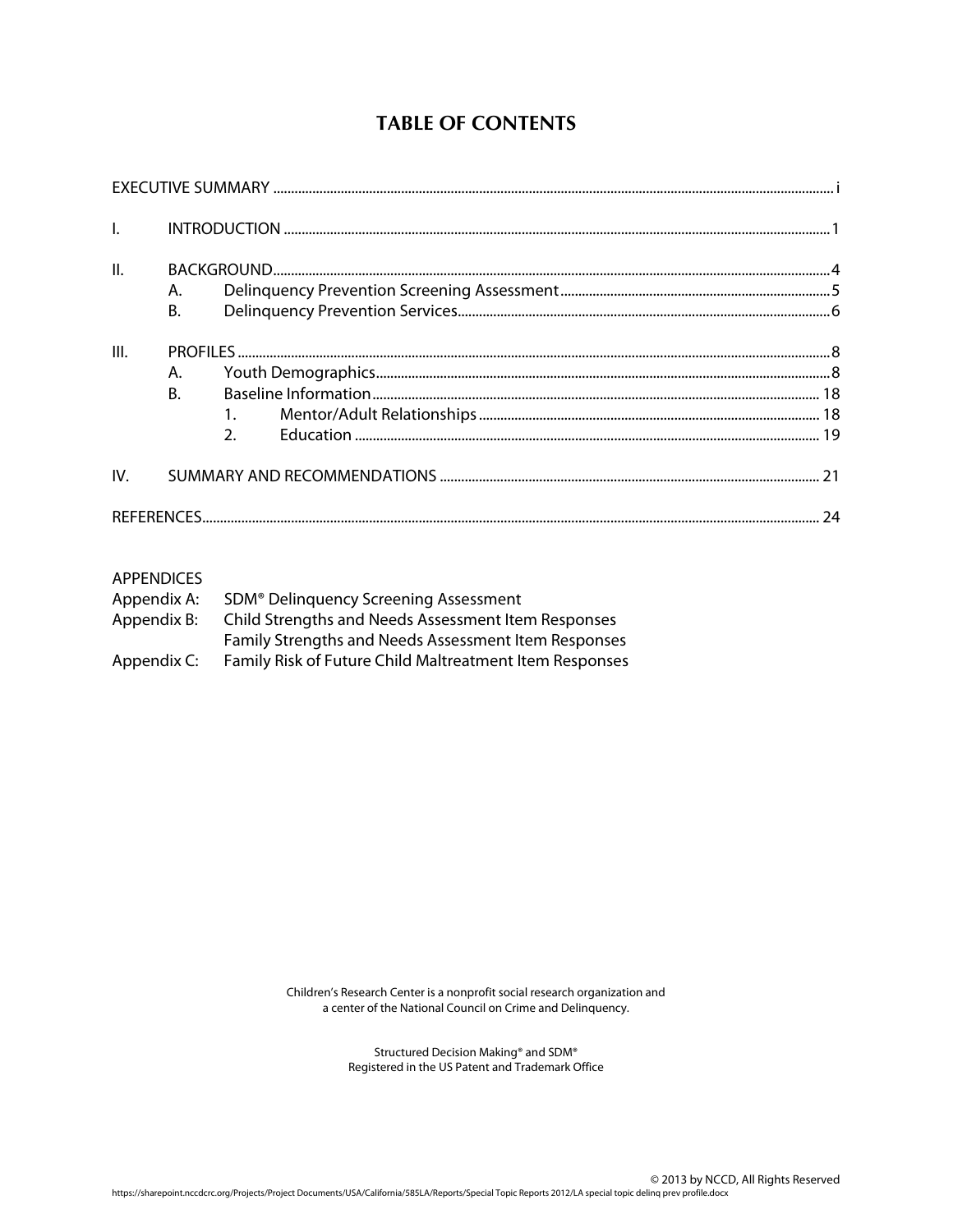# **EXECUTIVE SUMMARY**

 $\overline{a}$ 

Children who experience maltreatment are more likely than other children to be arrested and/or referred to juvenile court for delinquent offenses. They are also more likely to commit offenses as adults. Abused and/or neglected children are more likely to become delinquent at a younger age and more likely to commit a violent offense.

In 2010, key Los Angeles County Department of Children and Family Services (DCFS) staff members involved in Los Angeles County's crossover project, along with staff from the county's probation department, asked the NCCD Children's Research Center (CRC) to determine whether it was possible to develop an actuarial screening assessment to classify children receiving ongoing child welfare services by their likelihood of subsequent delinquency.<sup>1</sup> The impetus for the study was the county's desire to target delinquency prevention services to the highest-risk children in an effort to stem the flow of children from child welfare into the juvenile justice system.

CRC completed the research study in September 2011 and provided DCFS with a screening assessment that could validly classify children receiving ongoing services into three distinct groups (low, moderate, and high risk) based on their likelihood of becoming involved with the juvenile justice system in the future. The assessment allows DCFS to screen children at the time of a new case opening in order to triage delinquency prevention resources and provide more targeted and intensive services to youth at the highest risk of delinquency.

To evaluate the effectiveness of the delinquency screening assessment and associated delinquency prevention services, DCFS launched a pilot initiative in four offices (Compton, Glendora, Palmdale, and South County) in October 2012.<sup>2</sup> Managers in the pilot sites receive weekly email alerts that inform them which children served by their offices are at high risk of subsequent delinquency. Managers share the information with staff so that workers assigned to the case can provide specialized and intensive delinquency prevention services to youth who meet criteria and have mental health, substance abuse, delinquency (past issues that did not rise to the level of an arrest or probation), and/or educational needs.

This report is a profile of youth assigned to the delinquency prevention pilot (DPP) in four offices, including a profile of family and youth risk characteristics, youth strengths and needs, and the strengths and needs of youth's families. It is the first report to examine characteristics of DPP youth.

There were 93 youth who met eligibility criteria and participated in the DPP during the report period. About one quarter of the youth were assigned to each of the four pilot offices. Twenty-two (23.7%) youth were ages 10 to 12 at the start of delinquency prevention services, 28 (30.1%) were age 13 or 14, and 43 (46.2%) youth were age 15 or older. About 40% of youth were in out-of-home placement at the start of delinquency prevention services. Nearly all children had a history with child welfare. Most youth were experiencing problems with family relationships, had educational deficits, and/or exhibited emotional or behavioral limitations. In addition, parenting skills in more than two thirds of families were inadequate or destructive, and caregivers in about half of families were struggling with

<sup>1</sup> Maryam Fatemi, Deputy Director, and Dick SantaCruz, CSA III, Service Bureau 3, both of DCFS, provided the critical leadership for this study.

<sup>&</sup>lt;sup>2</sup> Between completion of the research study and the launch of the pilot, Casey Family Programs funded the collaborative work between CRC and DCFS staff required to design the delinquency prevention pilot protocols, data gathering mechanisms, training materials, and evaluative framework.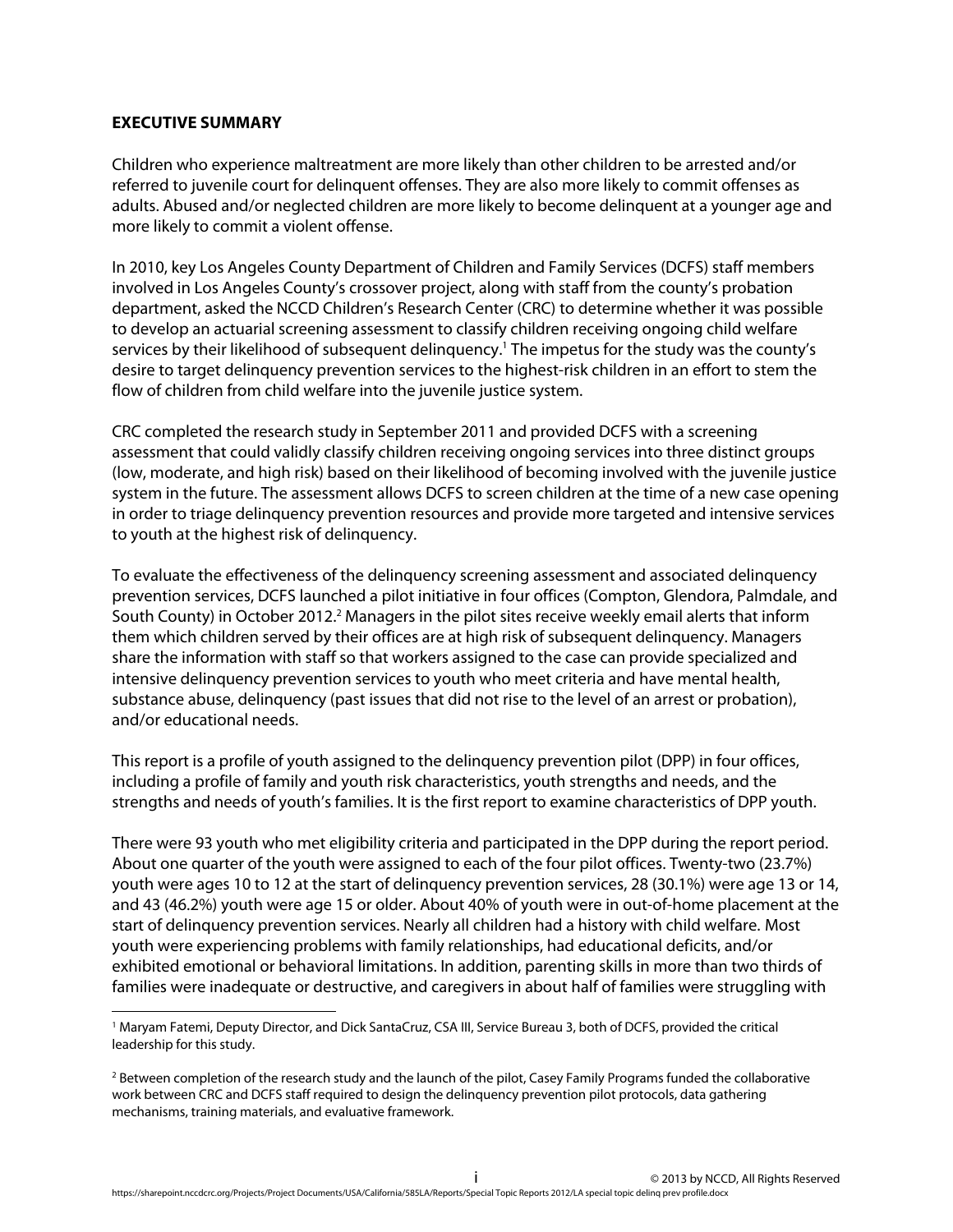mental health issues. Most youth's families were at high or very high risk of becoming involved with child protective services in the future.

CRC also reviewed baseline data collected in the DPP database and in CWS/CMS. At the time of service provision, few children had been linked to a mentor and about one-fourth had been linked to a significant adult. Data related to attendance/enrollment, suspensions, high school credits earned, and grade level were missing or not recorded in the DPP database or CWS/CMS for more than half of the youth in the pilot.

While conducting analyses for the profile report, CRC identified several key issues and recommendations.

- The number of youth in the DPP database did not match the number of eligible youth for whom an alert was created. The county should carefully monitor the number of youth assigned to the program to ensure that all eligible youth are enrolled. In addition, all youth for whom the county receives an alert should be placed in the DCFS database; if the youth is no longer eligible for participation, the supervising children's social worker or children's social worker should note the reason in the comments section.
- Baseline data were missing for many youth in the pilot. The county should establish reliable data-recording processes and procedures to ensure that data are systematically collected and entered into CWS/CMS and the Excel spreadsheet.
- Examination of delinquency screening criteria identified an issue with the formula used to generate alerts, which resulted in some youth receiving a high-risk classification when the youth should have been classified as moderate risk.<sup>3</sup> CRC will provide a list of all DPP youth whose risk levels were affected by the prior history overcount prior to the April correction. The DPP team should determine whether to continue delinquency prevention services and outcome tracking for the affected youth.

Future efforts should focus on conducting a process and impact evaluation of this pilot to determine whether the DPP process was implemented with fidelity, including gathering outcome data and whether the pilot initiative improved outcomes for children and their families. The evaluation should also include a screening assessment validation to help ensure that it accurately classifies children served by DCFS by their likelihood of future delinquency.

 $\overline{a}$ 

<sup>&</sup>lt;sup>3</sup> The formula was corrected at the beginning of April 2013.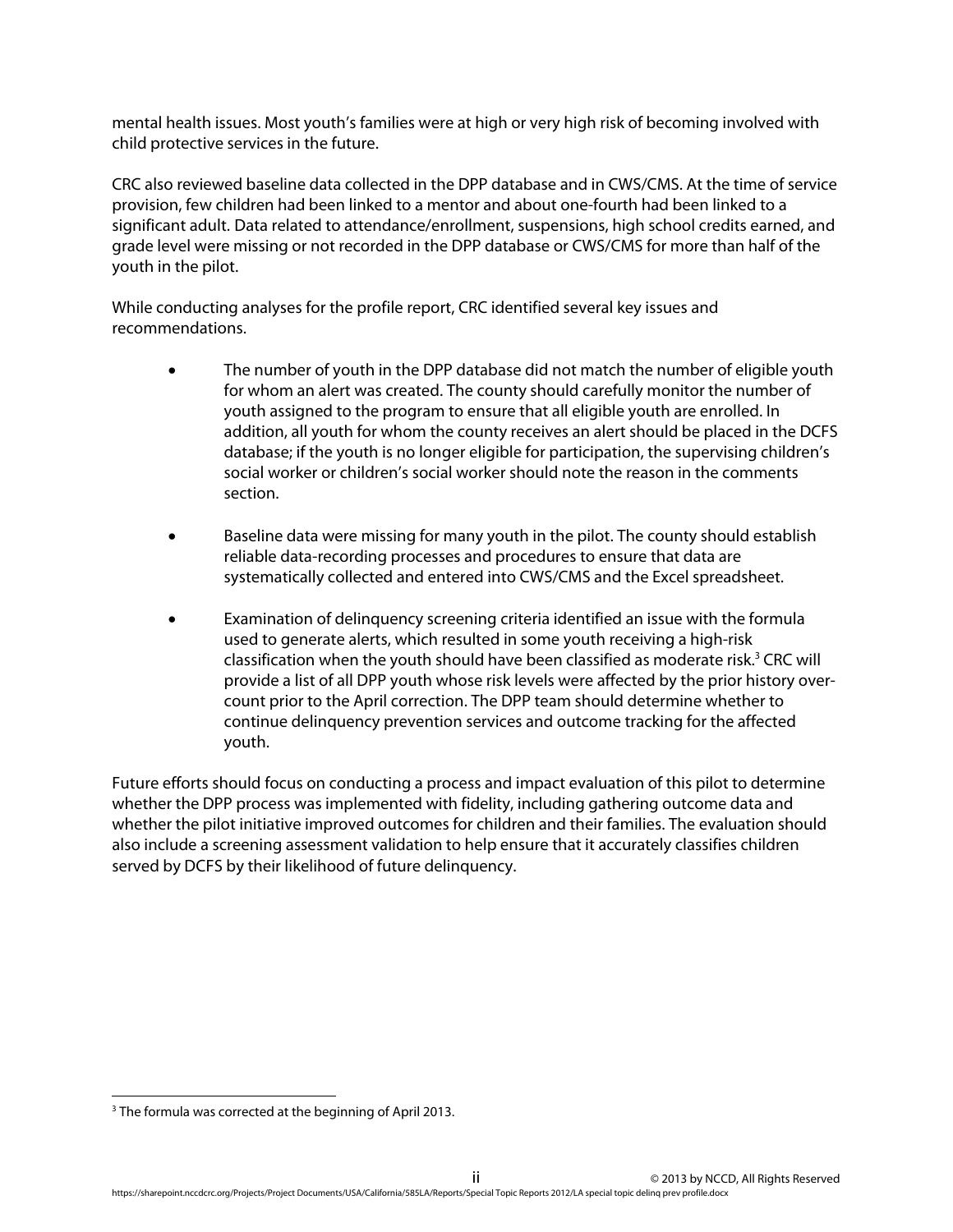#### **I. INTRODUCTION**

Children who experience maltreatment are more likely than other children to be arrested and/or referred for delinquent offenses (English, 1998; Fagan, 2005; Jonson-Reid & Barth, 2000; Kaufman & Widom, 1999; Lemmon, 1999; Swanston, Parkinson, O'Toole, Plunkett, Shrimpton, & Oates, 2003; US Department of Justice, Office of Justice Programs, 2001). Children who have experienced maltreatment are also more likely to commit offenses as adults (English, Widom, & Brandford, 2002; Fagan, 2005; Mersky & Topitzes, 2010). A National Institute of Justice (NIJ) study showed that maltreated children were 11 times more likely than a matched control group to be arrested and 2.7 times more likely to be arrested as an adult (English, Widom, & Brandford, 2004). Abused and/or neglected children are more likely to become delinquent at a younger age (Lemmon, 1999; Ryan, Herz, Hernandez, & Marshall, 2007) and more likely to commit a violent offense (English, 1998; English et al., 2002; Kelley, Thornberry, & Smith, 1997; US Department of Justice, Office of Justice Programs, 2001; Widom, 1996). In addition, children who were chronically maltreated are more likely to be delinquent than children who experienced only one or two incidents of maltreatment (Ryan & Testa, 2005; Stewart, Livingston, & Denison, 2008).

Entering the juvenile justice system may be especially harmful for youth who experience maltreatment. Even after controlling for age at first offense, maltreated youth are more likely than other youth to be sentenced to a correctional facility or other suitable placement as opposed to probation (Ryan et al., 2007). Thus, once they become delinquent, maltreated youth tend to be more deeply entrenched in the juvenile justice system.

 Previously maltreated youth who enter the juvenile justice system often have severe treatment needs and may pose an elevated risk to public safety. For public agencies, such problems are extremely costly. A child may be initially identified in a child abuse/neglect investigation and then migrate through an entire spectrum of public agencies including foster care, juvenile justice, income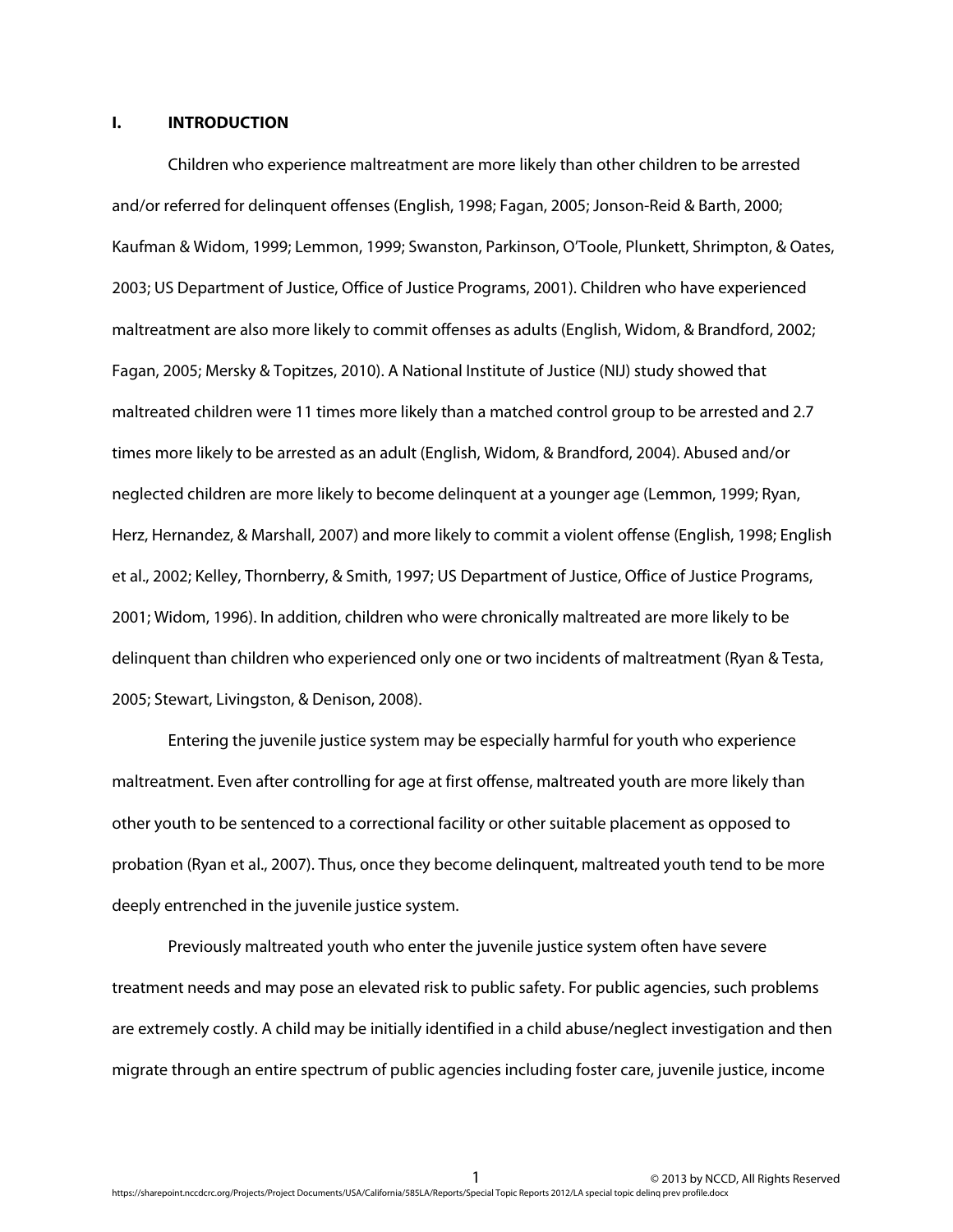maintenance, and adult corrections (Colman, Mitchell-Herzfeld, Han Kim, & Shady, 2010; Pecora, Kessler, O'Brien, White, & Williams, 2006). The large public and human costs of youth progressing through each of these service systems are compelling reasons to explore early interventions to break this cycle.

Although children who experience maltreatment are more likely than other children to become delinquent, not all maltreated children commit delinquent offenses. Examining which maltreated children become delinquent and the factors related to subsequent delinquency can help agencies target intervention efforts for children at greatest risk.

 In response to these issues, a number of jurisdictions, including Los Angeles County, developed strategies to identify youth involved concurrently in child welfare and juvenile justice systems. These dual-jurisdiction cases are often called crossover youth. Once youth are identified, staff from both child welfare and juvenile justice collaborate to strengthen and focus case planning for the youth and their families. Efforts to better serve these youth include more systematic screening and assessment of youth needs and strengths; more effective case management, with multidisciplinary teams consulting on treatment plans; and effective supervision of case progress (Federal Advisory Committee on Juvenile Justice, 2010). This type of multi-system collaboration is likely to improve outcomes for children. For example, maltreated youth may have been exposed to violence or other trauma and thus may have mental health needs that sometimes go untreated by the juvenile justice system (Ford, Chapman, Hawke, & Albert, 2007). Preliminary findings suggest that interagency collaboration improves the likelihood that a child with a mental health problem will receive services (Chiodo, Leschied, Whitehead, & Hurley, 2008).

In 2010, key Los Angeles County Department of Children and Family Services (DCFS) staff members, involved in Los Angeles County's crossover project, along with staff from the Los Angeles County probation department, asked the NCCD Children's Research Center (CRC) to determine whether it was possible to develop an actuarial screening assessment to classify children receiving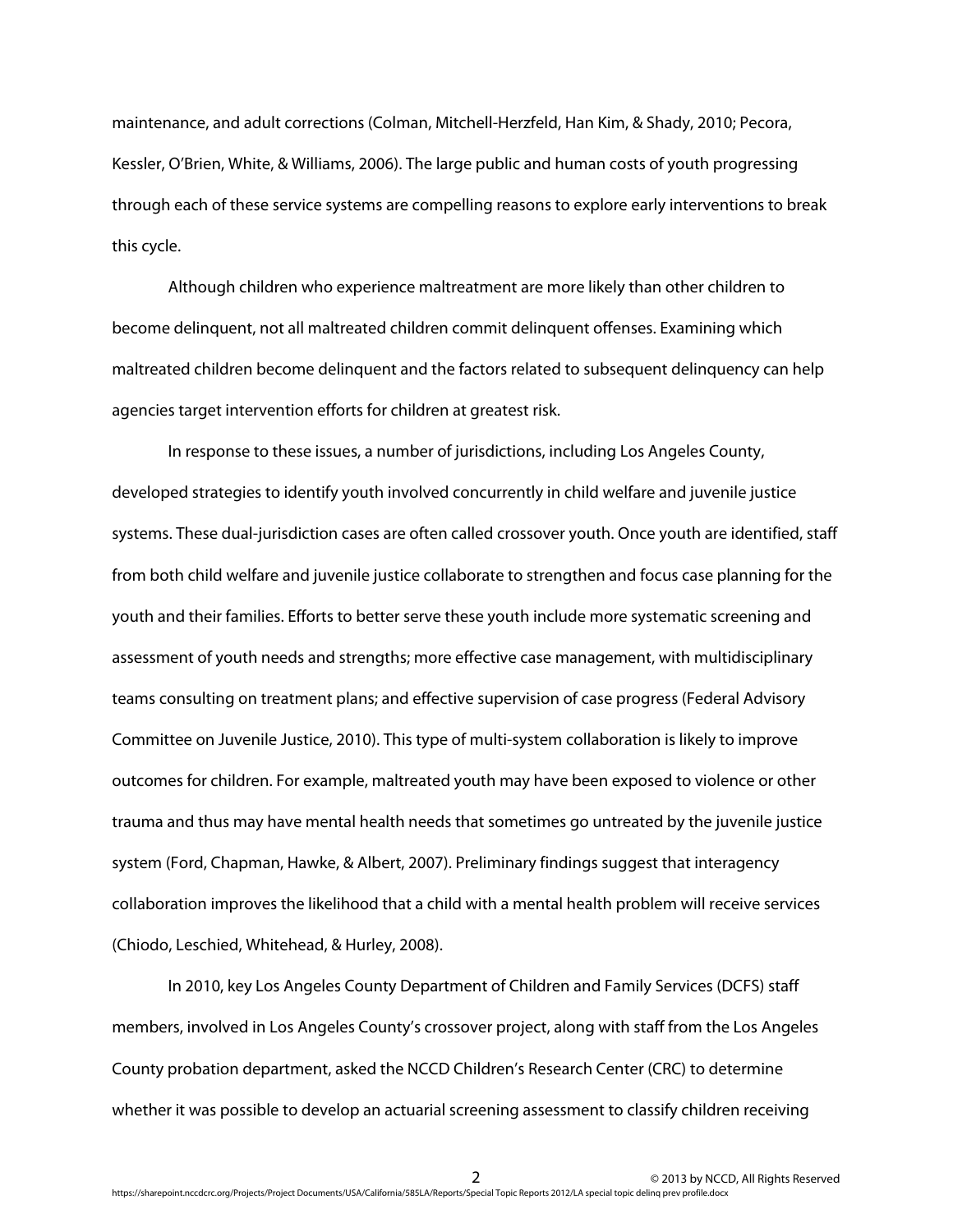ongoing child welfare services by their likelihood of subsequent delinquency. The impetus for the study was the county's desire to target delinquency prevention services to the highest-risk children in an effort to stem the flow of children from child welfare into the juvenile justice system. The study found that it is possible to classify youth in the child welfare system by their likelihood of future delinquency, and CRC developed an actuarial screening assessment for use in Los Angeles County (Bogie, Johnson, Ereth, & Scharenbroch, 2011).

 Upon the receipt of the CRC report "Assessing Risk of Future Delinquency Among Children Receiving Child Protection Services," Los Angeles County convened a planning group to design a model delinquency prevention pilot (DPP). The focus of this project was to identify and intensively treat maltreated youth *before* they enter the juvenile justice system. The overall goal of the project was to reduce the number of children who might progress from the child welfare system to delinquent or adult offending. Additionally, the project was designed to remediate the specialized needs of the youth and contribute to the likelihood of more positive education, mental health, and substance use outcomes.

 In 2012, Los Angeles County became the first jurisdiction in the country to implement an actuarial risk assessment to identify children in the child protective system who are at high risk of delinquency and target youth for specialized delinquency prevention services in an effort to reduce the rates at which youth subsequently become involved in the juvenile justice system (see Appendix A for a copy of the screening assessment).

 The county began a pilot of the delinquency screening assessment on October 5, 2012 in four offices in the county.<sup>4</sup> Youth identified as high risk were then enrolled in the DPP and referred for comprehensive delinquency prevention services. This report describes a profile of youth who became

<sup>4</sup> The four pilot offices are Compton, Glendora, Palmdale, and South County.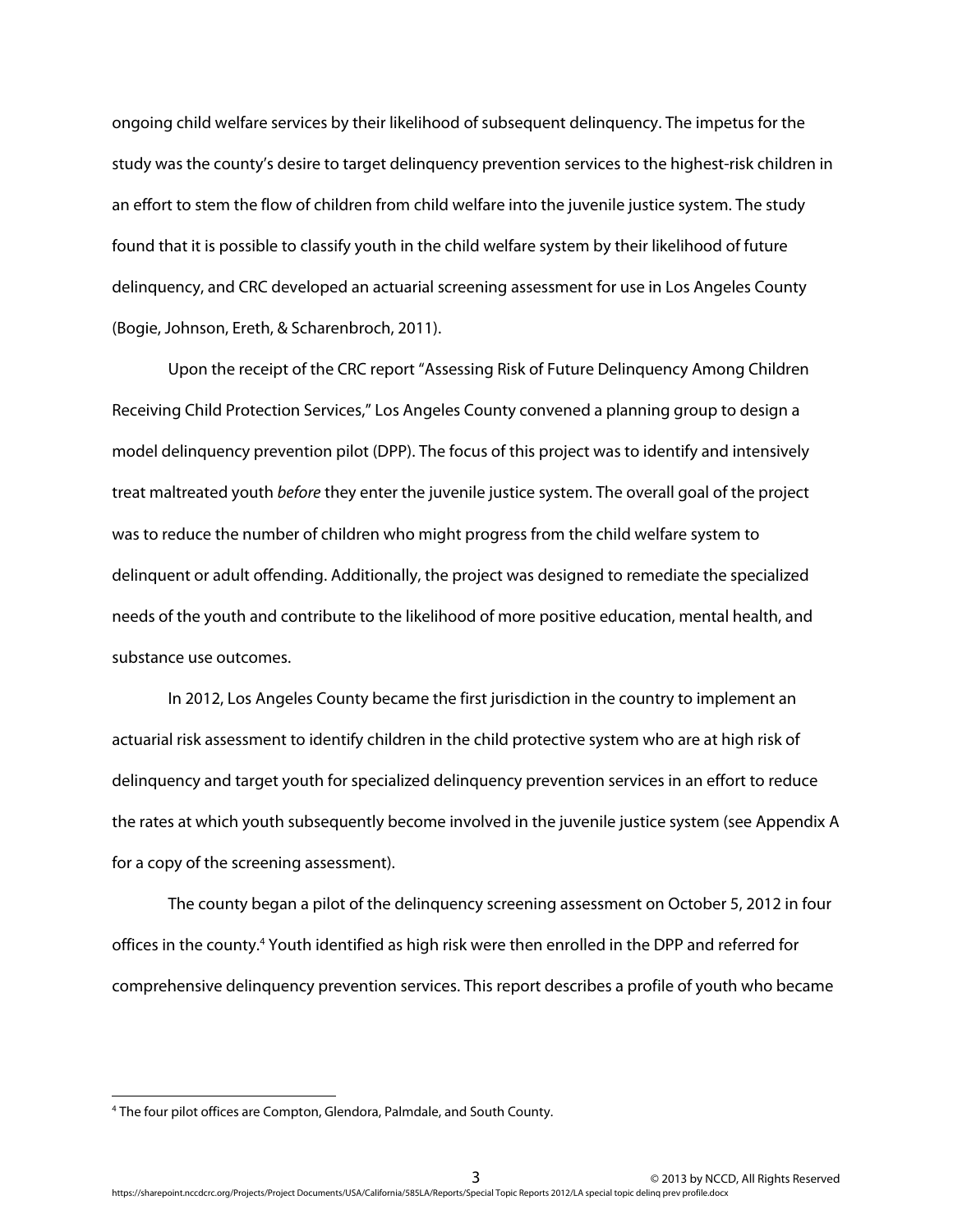eligible for and participated in the DPP during the last quarter of 2012.<sup>5</sup> It also describes baseline data that can be used to monitor implementation and for future program evaluation efforts.

#### **II. BACKGROUND**

 In Los Angeles County, DCFS workers assess risk factors and service needs of families and children entering protective services and record their findings in a web-based system linked to administrative case information. DCFS workers use results from the risk and needs assessments to identify which families require child protective services and the type of services that can help reduce their likelihood of further involvement with CPS. Workers base various decisions on results of Structured Decision Making® (SDM) family strengths and needs, child strengths and needs, and the family assessment of future child abuse or neglect.

 Results from the child protective services (CPS) administrative database and the SDM® assessments are then automatically combined into an actuarial delinquency prevention screening assessment that classifies youth as low, moderate, or high risk based on their likelihood of becoming delinquent. An online email notification is generated on a weekly basis to alert the child welfare manager that a youth is eligible for delinquency prevention services if a child is ages 10 to 18; at high risk of future delinquency; and has a substance abuse issue, educational deficits, delinquency behavior issues (that did not result in an arrest), and/or a mental health/behavioral issue.  $6,7$ 

 Once alerted, the designated office staff, supervising children's social worker (SCSW), and children's social worker (CSW) review the case and, unless a child and family team (CFT) meeting has

<sup>&</sup>lt;sup>6</sup> Child's age at time of child maltreatment referral to CPS.

 $^7$  When the screening assessment was implemented in October 2012, alerts were sent for all high-risk youth in the pilot offices who were ages 10 to 18 at the time of the CPS referral; due to the large number of children in this group, the alert system was changed in November 2012 to limit the alert to children who were classified as at high risk of subsequent delinquency and who had substance abuse, academic, delinquency, or mental health/behavioral needs (one or more of items R7 through R10 on the child strengths and needs assessment). The alert is generated from the SafeMeasures® reporting system.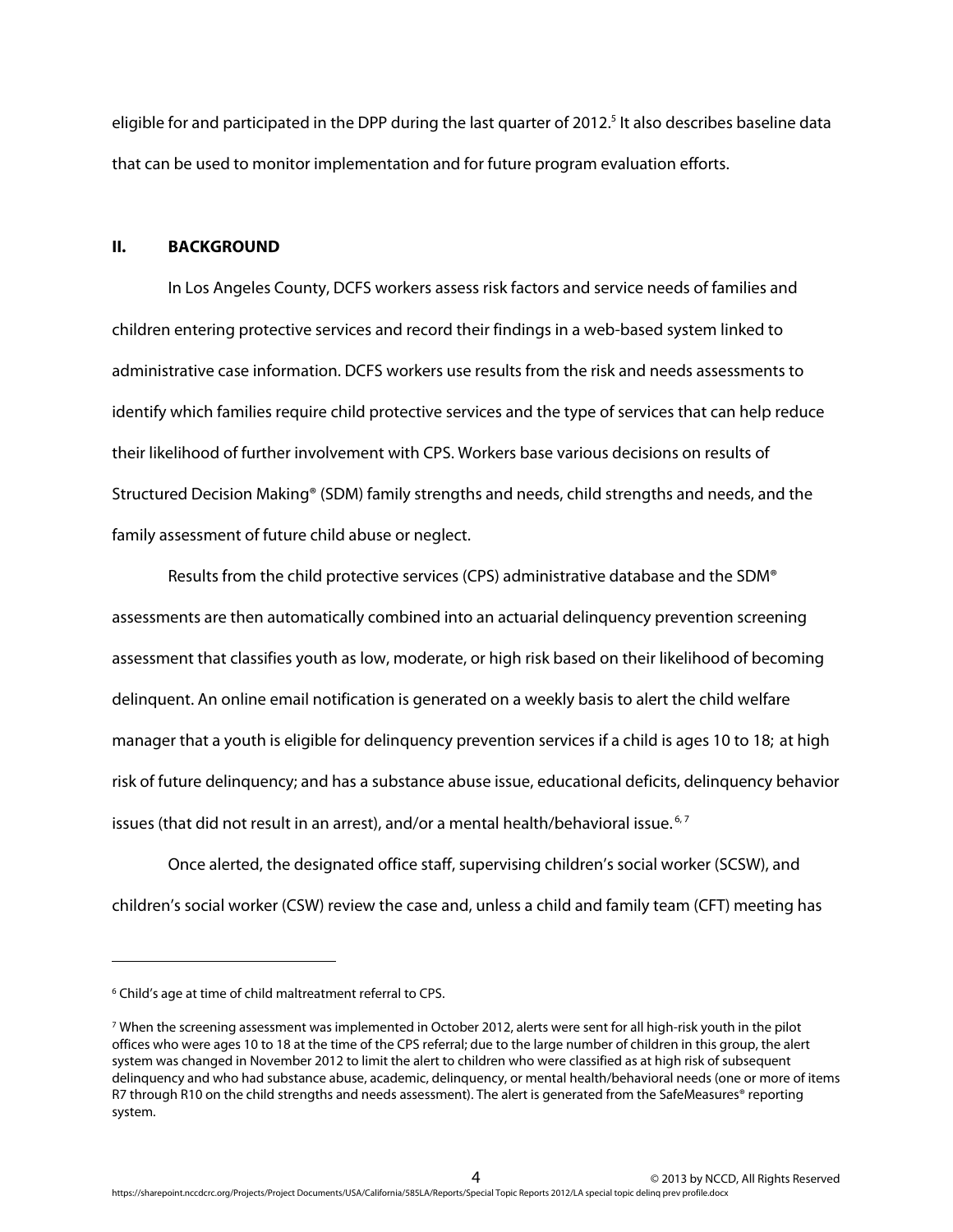already taken place, host a multi-disciplinary team meeting. CFT meetings include an array of participants based on the child's specific needs. The SCSW, CSW, youth, youth's family, and staff from other agencies that offer specialized substance abuse, mental health, educational, and/or delinquency prevention services are typical members of every team. Results from the CFT meeting are used to construct a case plan tailored to meet youth needs and develop solutions to the child's identified challenges.

#### **A. Delinquency Prevention Screening Assessment**

 $\overline{\phantom{a}}$ 

In 2011, CRC developed the SDM delinquency prevention screening assessment, an actuarial screening instrument that identifies youth served by DCFS who are at high risk of becoming delinquent. The assessment is based on a retrospective, longitudinal study of children who entered ongoing child welfare services following an investigation of child maltreatment. Risk factors for subsequent delinquency were observed for a standardized follow-up period, and results were used to construct an actuarial screening assessment that effectively classifies child maltreatment victims by the likelihood of future delinquency.

The screening assessment was based on a sample of 3,566 children ages 7 to 15 who 1) were subjects of a maltreatment investigation between April and December 2005 that led to an ongoing service case, and 2) had not "crossed over" into the probation department. Analysis was based on information available in the State of California Child Welfare System/Case Management System (CWS/CMS), a database of assessments completed for each child by child welfare staff, and Los Angeles County Probation Department offense history data.<sup>8</sup> Subsequent arrests and adjudications in Los Angeles County were observed for a standardized three-year follow-up period (2006–2008) for each sample child. CRC tested bivariate relationships between family and child

<sup>8</sup> Los Angeles probation department data were provided, with permission from Los Angeles County, by the University of Michigan.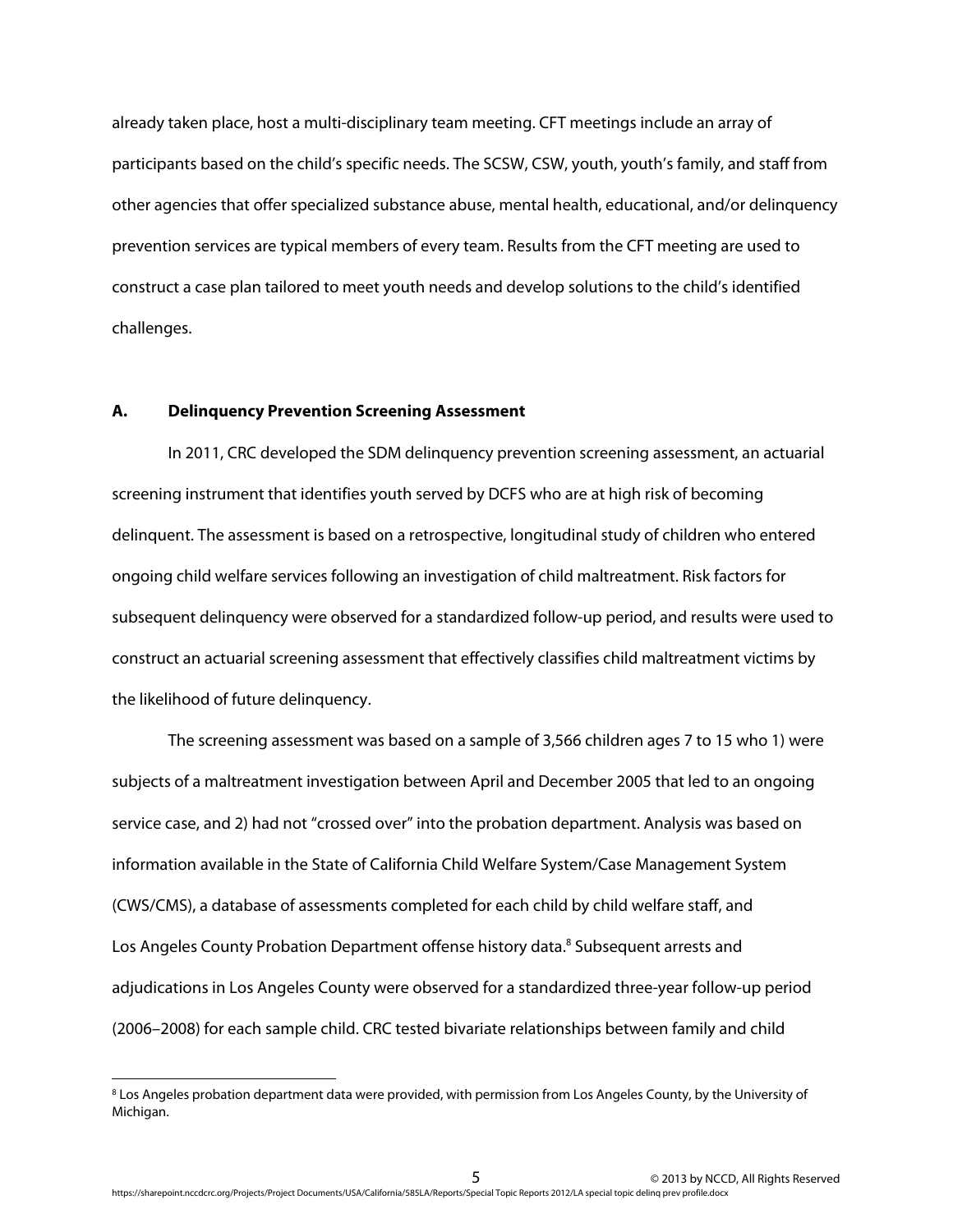characteristics and the outcomes and retained those with significant relationships for inclusion on the delinquency screening assessment.

The assessment consists of 10 items that bear a strong statistical relationship to delinquency. Most of these items are extracted from the risk and needs assessments routinely completed by child welfare staff as part of ongoing protective services.

#### **B. Delinquency Prevention Services**

 $\overline{\phantom{a}}$ 

Delinquency prevention services for youth are provided simultaneously with DCFS's child protective services. Youth are eligible to participate in delinquency prevention services as long as their family is receiving child welfare services from DCFS.

As part of the DPP, DCFS tracks additional data of particular importance to involved youth. These include the occurrence of a team meeting, engagement with a significant adult or other mentor, educational performance status (i.e., credits, attendance, suspensions, and graduation status), participation in extracurricular activities, participation in substance abuse and/or mental health treatment, mental health hospitalizations, new arrests, referrals to CPS, reunifications, and placement changes (if related to substance abuse) that occur while the youth participates in the pilot. Data recorded at the start of delinquency prevention services (i.e., baseline data) reflect the status of youth as they entered the DPP.<sup>9</sup> In addition, DCFS will track progress every six months while the youth is participating in the pilot.<sup>10</sup> Youth educational outcomes and their subsequent child welfare and

<sup>9</sup> Baseline data include participation in a team meeting; significant relationships with adults; mentor relationships; school enrollment, attendance, and suspensions; involvement in extracurricular activities; and high school credits.

 $10$  Six-month data include updates to the baseline measures as well as; graduation status; new arrests/citations; whether the youth is substance free; placement changes due to substance abuse; mental health treatment or hospitalization; and new CPS referrals, reunifications, or removals from a parental home. Six-month outcome data were not available for this report.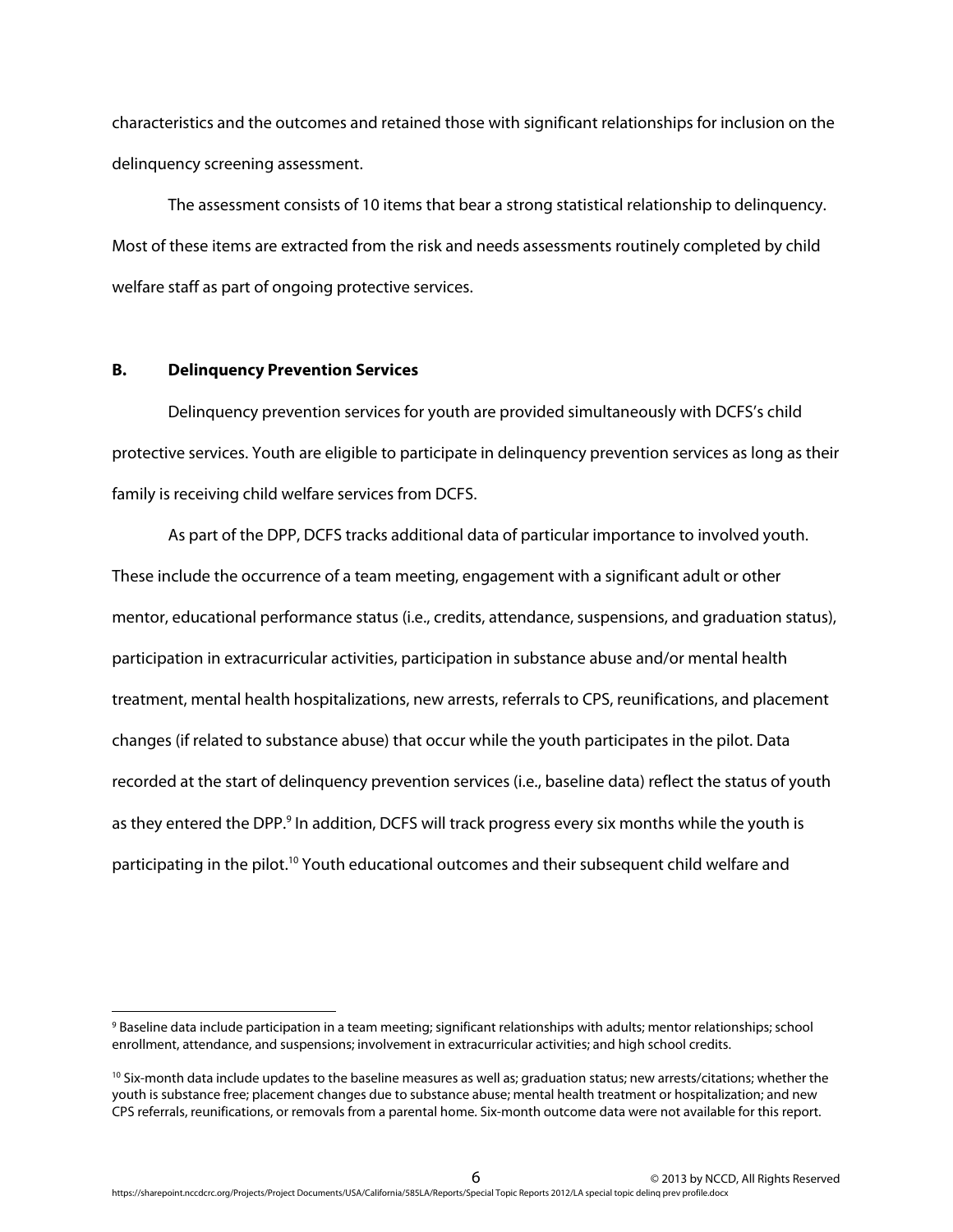juvenile justice involvement can be used in future research to evaluate the DPP's effectiveness. Data are recorded in an Excel spreadsheet designed specifically for this effort.<sup>11</sup>

There were 93 youth who met eligibility criteria and participated in the DPP during the report period.12 Cases were nearly evenly split between the four pilot offices (Table 1).

| Table 1                                                                 |    |        |  |  |  |
|-------------------------------------------------------------------------|----|--------|--|--|--|
| <b>Delinquency Prevention Pilot</b><br><b>Number of Youth by Office</b> |    |        |  |  |  |
| <b>Office</b>                                                           | N  | $\%$   |  |  |  |
| Compton                                                                 | 23 | 24.7%  |  |  |  |
| Glendora                                                                | 25 | 26.9%  |  |  |  |
| Palmdale                                                                | 23 | 24.7%  |  |  |  |
| South County                                                            | 22 | 23.7%  |  |  |  |
| <b>TOTAL</b>                                                            | 93 | 100.0% |  |  |  |

<sup>11</sup> This report reflects the first database completed by workers for the DPP. The baseline data recorded should reflect youth status at the start of prevention services. However, discussion with the DPP team revealed that workers may have included information/events from the start of prevention services through the end of the data collection period. The time period for baseline data has been clarified and should be correct for subsequent reporting periods.

 $12$  In the four pilot offices, 372 children were screened for delinguency prevention services between October 5 and December 28, 2012. Alerts were created for 122 (32.8%) of those youth (i.e., youth at high risk of subsequent delinquency who met the criteria for delinquency prevention services). Of the 122 youth for whom an alert was sent, 102 were included in the delinquency prevention outcome database provided by Los Angeles County. Note that at the beginning of the pilot, issues arose related to youth who should not be included in the pilot; at that time, there was no way for workers to record why those youth were excluded (e.g., had a prior probation record or was no longer assigned to a pilot office). The database has been revised to address these issues when they arise in the future. Of the 102 youth who were identified via alert and were included in the Los Angeles database, six had ongoing cases that closed prior to the end of December 2012 and three were placed on probation prior to the current case opening. These nine youth were no longer eligible for delinquency prevention services and are therefore not included in this profile.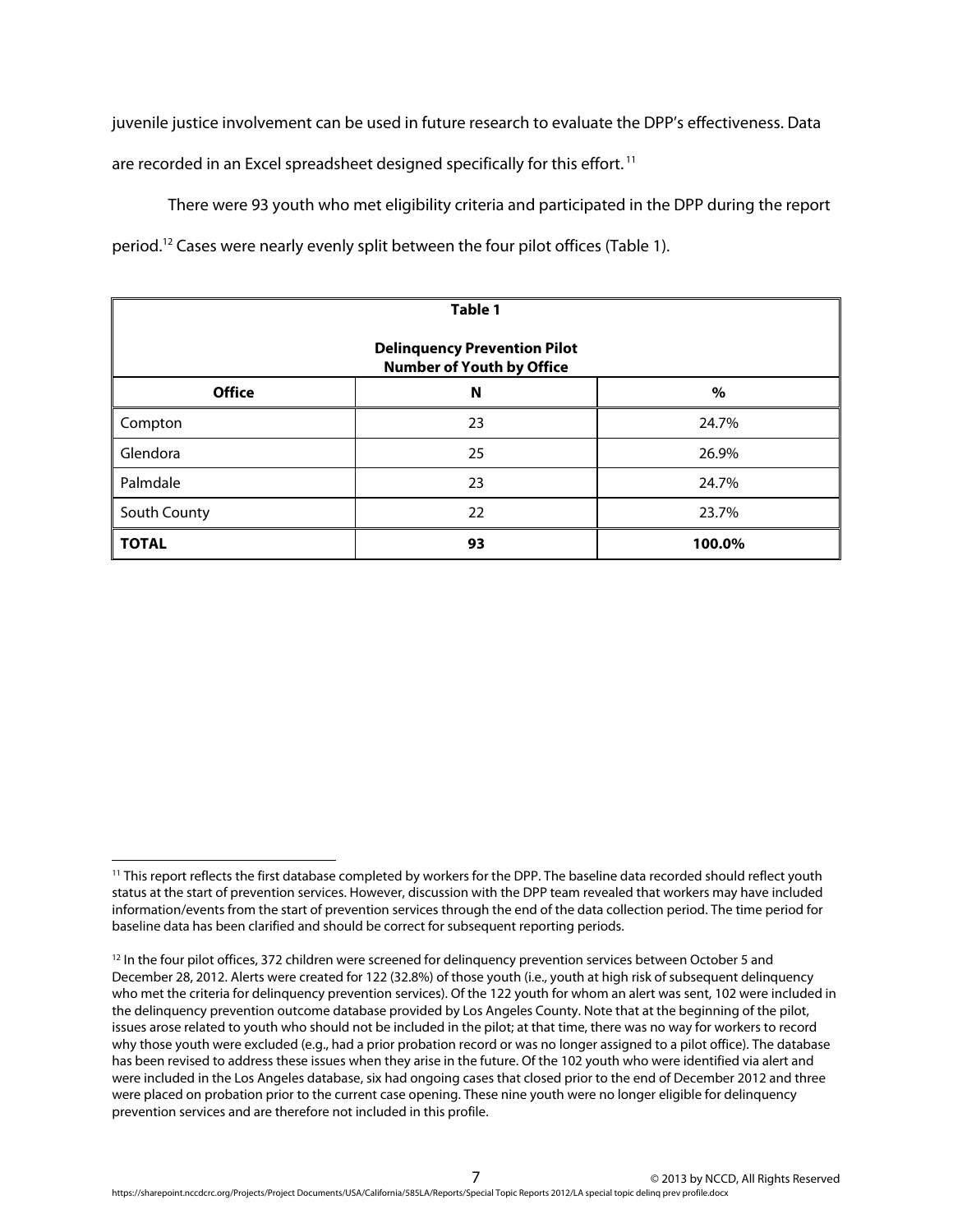# **III. PROFILES**

## **A. Youth Demographics**

At the start of the delinquency services, 22 (23.7%) youth in the pilot were ages 10 to 12, 28 (30.1%) were ages 13 or 14, and 43 (46.2%) youth were age 15 or older. More than half (50.5%) of the youth were Hispanic/Latino, 31 (33.3%) were Black/African American, 13 (14.0%) were White/Caucasian, and two (2.2%) were other or unknown race/ethnicity.<sup>13</sup> There were 56 (60.2%) male youth and 37 (39.8%) female. About 40% of youth were in out-of-home placement at the start of DP services (Figures 1–3).



<sup>&</sup>lt;sup>13</sup>Based on the race code recorded in CWS/CMS.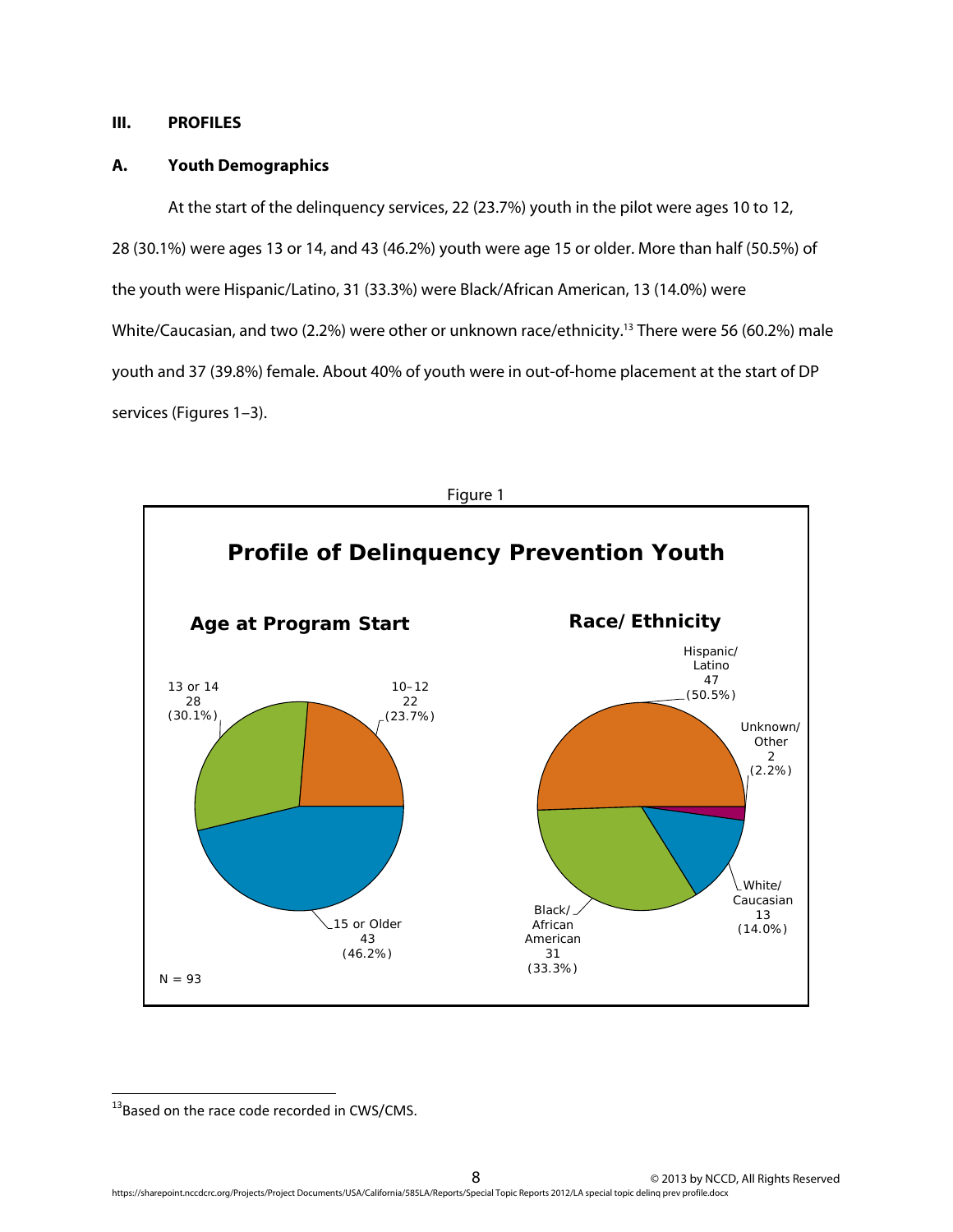

Figure 3

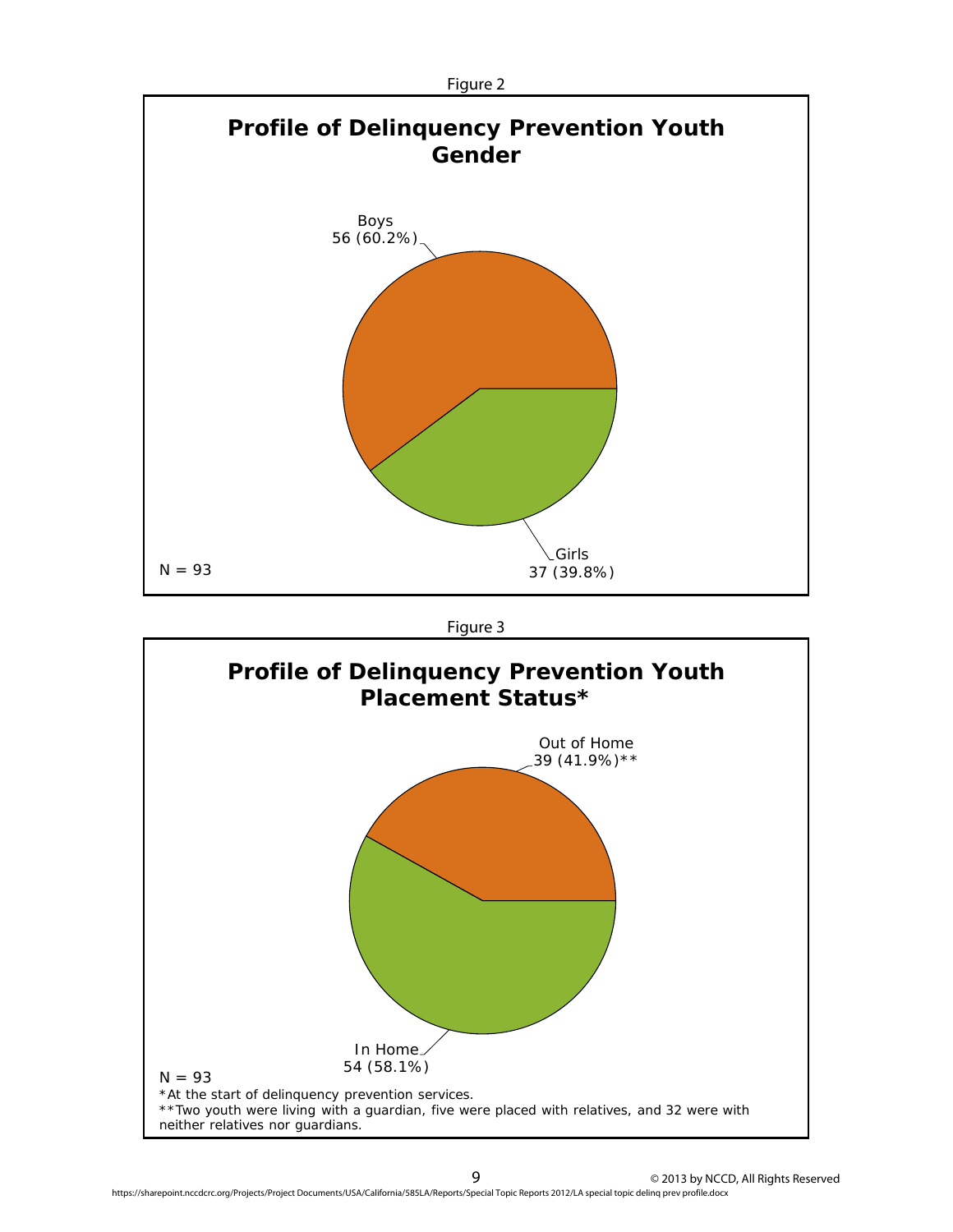Most youth had siblings. More than half had an older sibling(s), and about three-fourths had a younger sibling(s). Most siblings were not living in out-of-home care at the time the youth started delinquency prevention services (Table 1).

| Table 1                                                                         |    |                            |  |  |
|---------------------------------------------------------------------------------|----|----------------------------|--|--|
| <b>Profile of Delinquency Prevention Youth</b><br><b>Siblings</b><br>$(N = 93)$ |    |                            |  |  |
| Item                                                                            |    | <b>Sample Distribution</b> |  |  |
|                                                                                 | N  | $\frac{9}{6}$              |  |  |
| <b>Total Sample</b>                                                             | 93 | 100.0%                     |  |  |
| Number of Siblings                                                              |    |                            |  |  |
| None                                                                            | 8  | 8.6%                       |  |  |
| One or two                                                                      | 28 | 30.1%                      |  |  |
| Three or more                                                                   | 57 | 61.3%                      |  |  |
| Number of Older Siblings                                                        |    |                            |  |  |
| None or no siblings                                                             | 39 | 41.9%                      |  |  |
| One or two                                                                      | 29 | 31.2%                      |  |  |
| Three or more                                                                   | 25 | 26.9%                      |  |  |
| Number of Younger Siblings                                                      |    |                            |  |  |
| None or no siblings                                                             | 25 | 26.9%                      |  |  |
| One or two                                                                      | 44 | 47.3%                      |  |  |
| Three or more                                                                   | 24 | 25.8%                      |  |  |
| Number of Siblings in Placement                                                 |    |                            |  |  |
| None or no siblings                                                             | 65 | 69.9%                      |  |  |
| One                                                                             | 11 | 11.8%                      |  |  |
| Two                                                                             | 6  | 6.5%                       |  |  |
| Three or more                                                                   | 11 | 11.8%                      |  |  |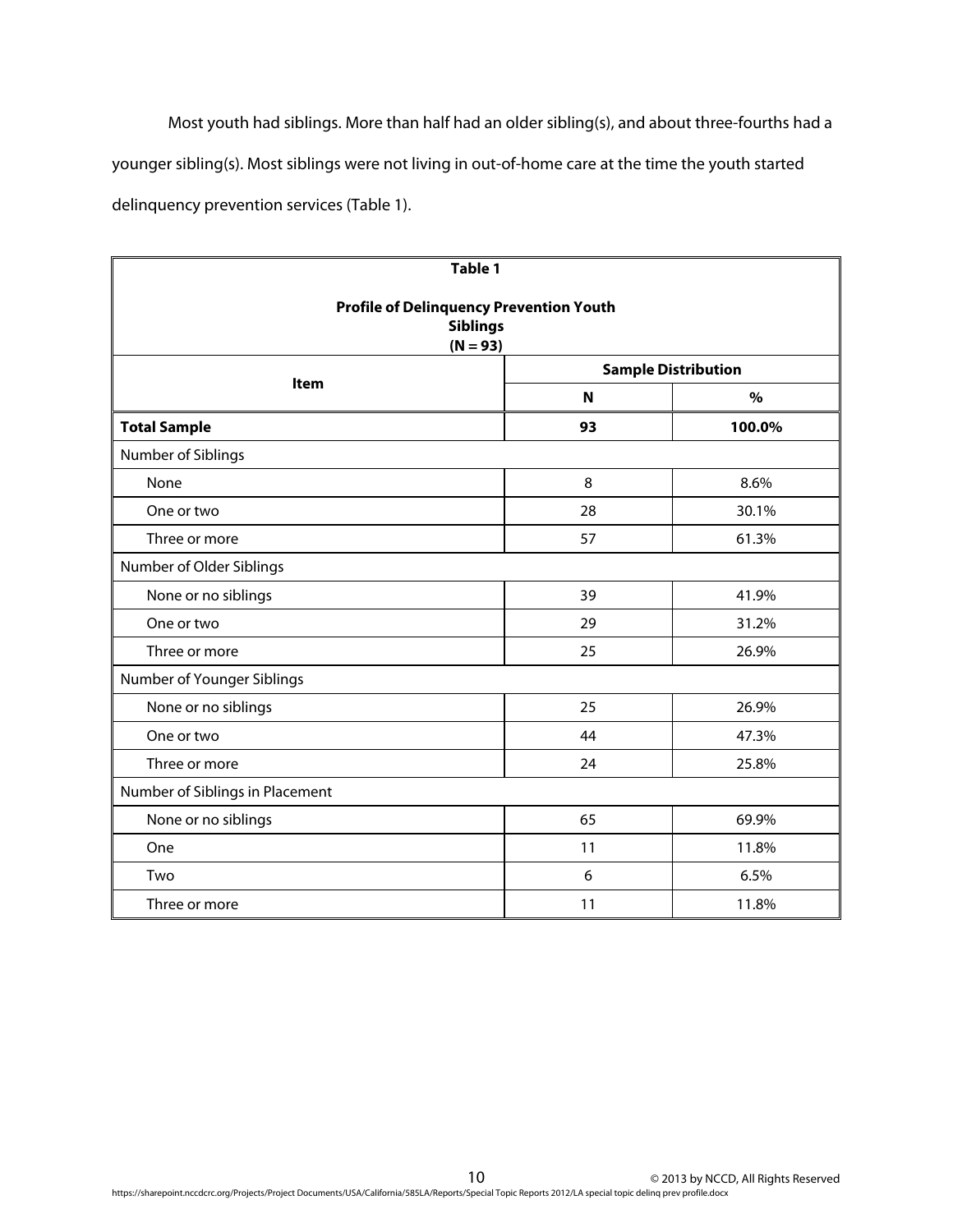Nearly all children had a history with child welfare. About 95% were subjects of at least one prior investigation of child abuse or neglect, and more than half received child protective services prior to the investigation that led to the newly opened case and subsequent delinquency prevention services. About one-quarter of youth (or their siblings) had experienced physical injury due to abuse; fewer than 10% were in a group home; about one quarter had substance abuse issues; about a third of youth had a history of delinquent behaviors; just over 60% had education issues; and nearly two thirds of children (or their siblings) exhibited serious mental health issues (Table 2).

| Table 2                                                                                                                                             |    |                            |  |  |
|-----------------------------------------------------------------------------------------------------------------------------------------------------|----|----------------------------|--|--|
| SDM <sup>®</sup> Delinquency Prevention Screening Assessment Item Results<br>$(N = 93)$                                                             |    |                            |  |  |
|                                                                                                                                                     |    | <b>Sample Distribution</b> |  |  |
| <b>Item</b>                                                                                                                                         | N  | $\frac{9}{0}$              |  |  |
| <b>Total Sample</b>                                                                                                                                 | 93 | 100.0%                     |  |  |
| R1. Prior Investigations for Abuse or Neglect                                                                                                       |    |                            |  |  |
| None                                                                                                                                                | 5  | 5.4%                       |  |  |
| One or two                                                                                                                                          | 29 | 31.2%                      |  |  |
| Three or more                                                                                                                                       | 59 | 63.4%                      |  |  |
| <b>R2. Prior CPS Service Cases</b>                                                                                                                  |    |                            |  |  |
| None                                                                                                                                                | 42 | 45.2%                      |  |  |
| One                                                                                                                                                 | 25 | 26.9%                      |  |  |
| Two or more                                                                                                                                         | 26 | 28.0%                      |  |  |
| R3. Prior Physical Injury to a Child Resulting From Child Abuse/Neglect or Prior Substantiated Physical Abuse<br>to a Child (any child in the home) |    |                            |  |  |
| No                                                                                                                                                  | 70 | 75.3%                      |  |  |
| Yes                                                                                                                                                 | 23 | 24.7%                      |  |  |
| R4. Child Was Placed in a Group Home as a Result of Current Investigation                                                                           |    |                            |  |  |
| <b>No</b>                                                                                                                                           | 84 | 90.3%                      |  |  |
| Yes                                                                                                                                                 | 9  | 9.7%                       |  |  |
| R5. Child Age at Time of CPS Referral                                                                                                               |    |                            |  |  |
| 10                                                                                                                                                  | 3  | 3.2%                       |  |  |
| 11 or 12                                                                                                                                            | 19 | 20.4%                      |  |  |
| 13 or older                                                                                                                                         | 71 | 76.3%                      |  |  |

 11 © 2013 by NCCD, All Rights Reserved https://sharepoint.nccdcrc.org/Projects/Project Documents/USA/California/585LA/Reports/Special Topic Reports 2012/LA special topic delinq prev profile.docx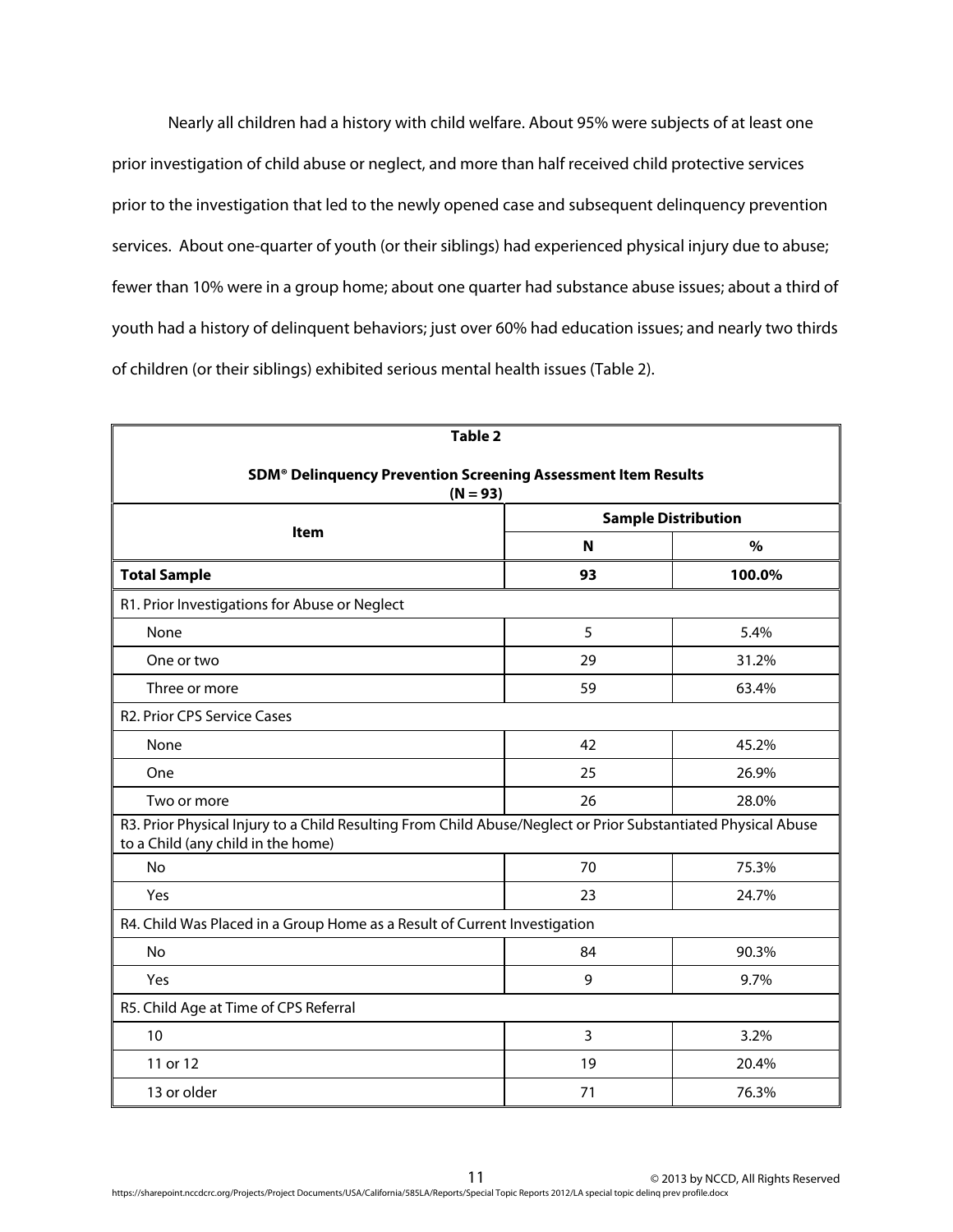| Table 2                                                                                 |             |                            |  |  |  |
|-----------------------------------------------------------------------------------------|-------------|----------------------------|--|--|--|
| SDM <sup>®</sup> Delinquency Prevention Screening Assessment Item Results<br>$(N = 93)$ |             |                            |  |  |  |
| <b>Item</b>                                                                             |             | <b>Sample Distribution</b> |  |  |  |
|                                                                                         | $\mathbf N$ | $\%$                       |  |  |  |
| <b>Total Sample</b>                                                                     | 93          | 100.0%                     |  |  |  |
| R6. Child Gender                                                                        |             |                            |  |  |  |
| Female                                                                                  | 37          | 39.8%                      |  |  |  |
| Male                                                                                    | 56          | 60.2%                      |  |  |  |
| R7. Child Substance Use/Abuse                                                           |             |                            |  |  |  |
| No                                                                                      | 72          | 77.4%                      |  |  |  |
| Yes                                                                                     | 21          | 22.6%                      |  |  |  |
| R8. Child Academic Difficulty                                                           |             |                            |  |  |  |
| No                                                                                      | 36          | 38.7%                      |  |  |  |
| Yes                                                                                     | 57          | 61.3%                      |  |  |  |
| R9. Child Past/Current Delinquency                                                      |             |                            |  |  |  |
| No                                                                                      | 61          | 65.6%                      |  |  |  |
| Yes                                                                                     | 32          | 34.4%                      |  |  |  |
| R10. Child Mental Health/Behavioral Issue (any child in the home) <sup>14</sup>         |             |                            |  |  |  |
| <b>No</b>                                                                               | 31          | 33.3%                      |  |  |  |
| Yes                                                                                     | 62          | 66.7%                      |  |  |  |

<sup>&</sup>lt;sup>14</sup> Item R10 reflects the SDM family risk assessment item score and represents mental health/behavioral issues of any child in the household; therefore, the number of children with this item marked does not match the number of children with identified mental health/behavioral issues on the child strengths and needs assessment.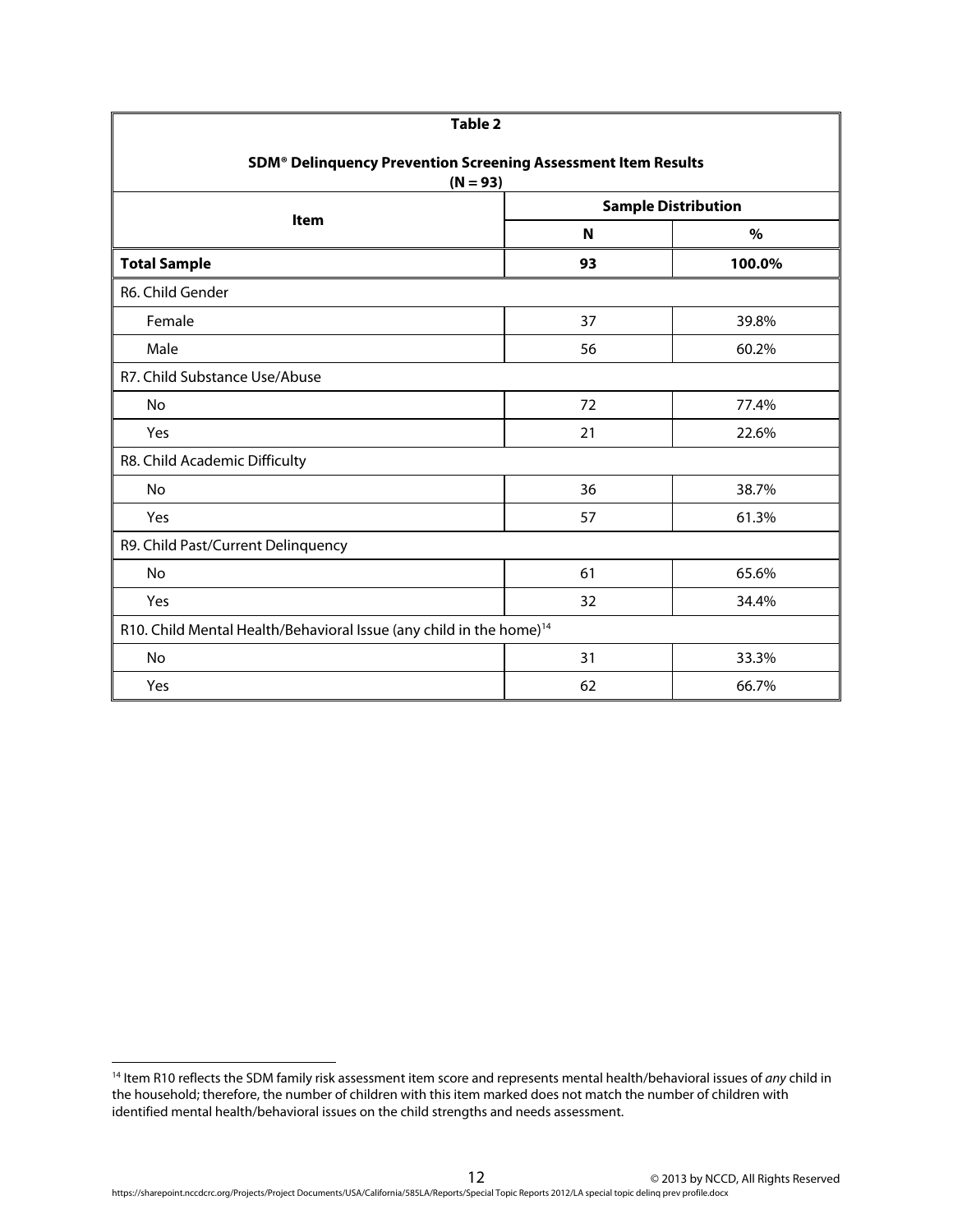Most youth were experiencing problems with family relationships, had educational deficits, and/or exhibited emotional or behavioral limitations. Nearly all youth had strong connections to cultural identity, were on target developmentally, and/or had no medical and/or physical health issues (Figure 4). See Appendix B for additional child strengths and needs details. 15



<sup>&</sup>lt;sup>15</sup> DCFS staff assess every child's strengths and needs in all open child protective service cases. Child needs are addressed in the family case plan.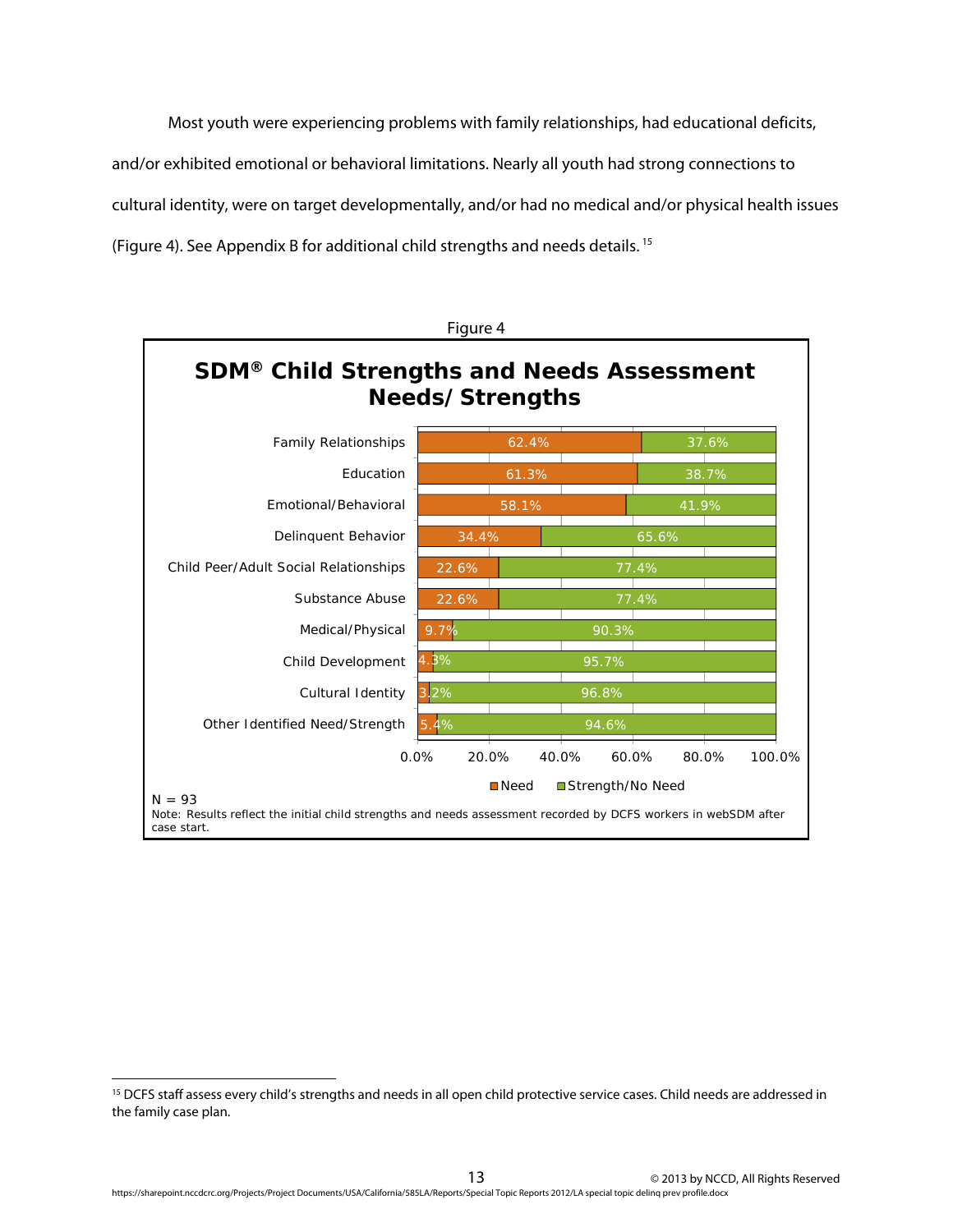The issues that were evident in children's families are illustrated below.<sup>16</sup> Parenting skills in more than two thirds of families were inadequate or destructive, and caregivers in about half of families were struggling with mental health issues. Caregivers for about 40% of participants had household relationship problems, alcohol or drug issues, and/or limited social support. Caregivers in one third of families had insufficient resources and/or resource management issues. Physical health was an issue in less than 20% of participants' families (Figure 5). See Appendix B for additional family strengths and needs assessment item details.



<sup>&</sup>lt;sup>16</sup> DCFS staff assess family strengths and needs in all open child protective service cases. Family needs are addressed in the CPS family case plan.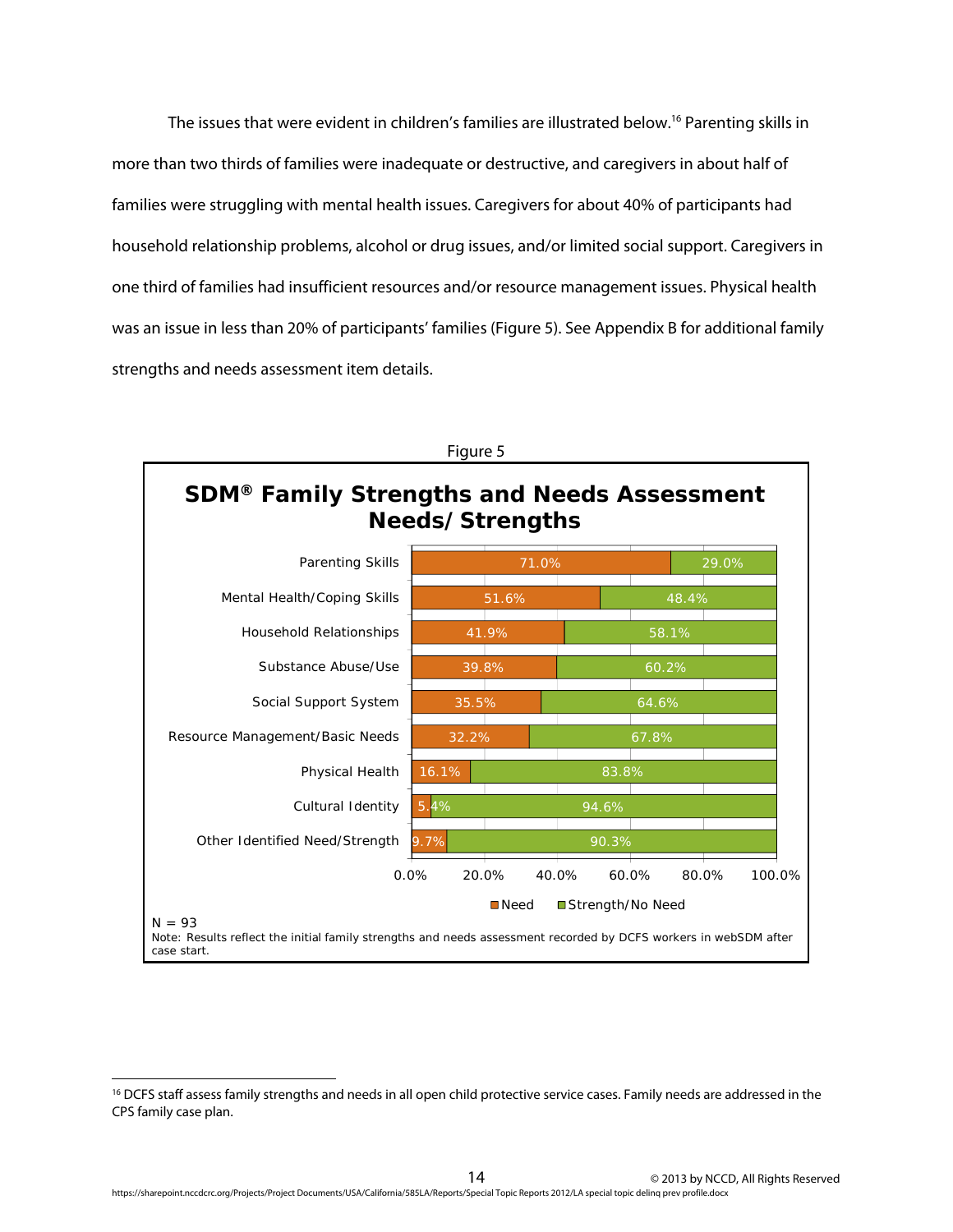Parents were most often working toward improving parenting skills, developing better mental health/coping skills, and/or dealing with substance abuse issues.

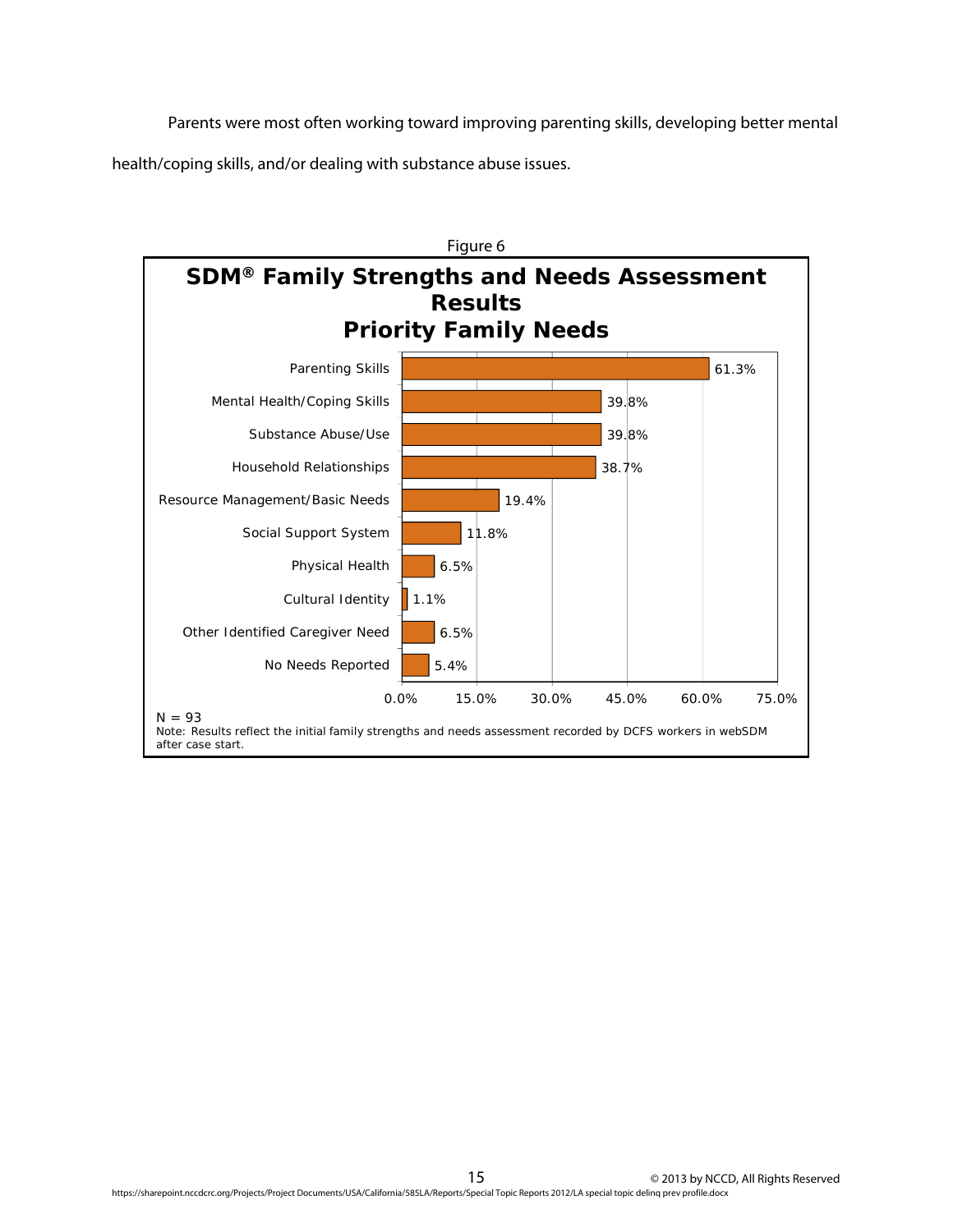Parental strengths most often relied upon to achieve child welfare case plan goals were physical health, social support, and household relationships (Figure 7).

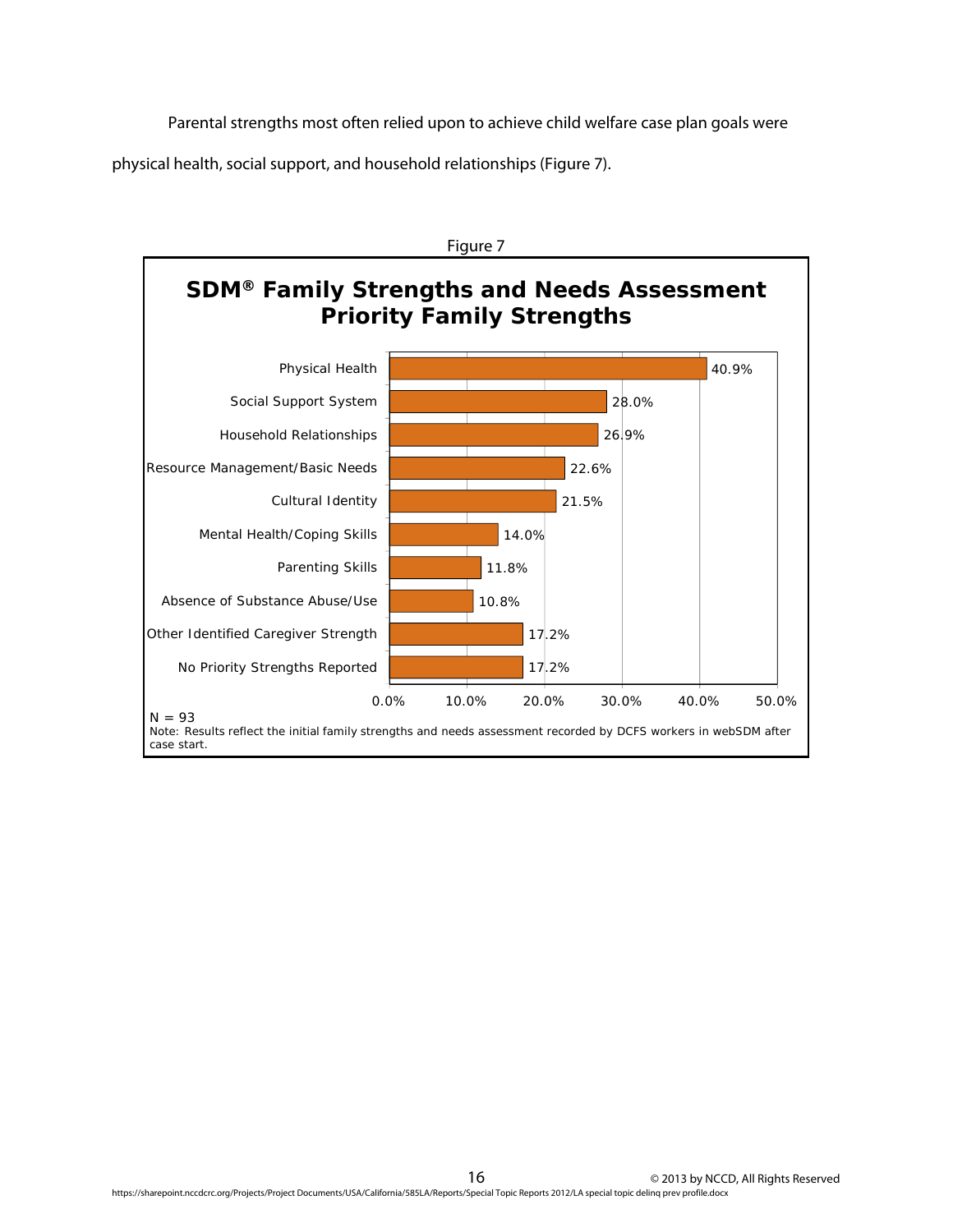Most youth's families were at high or very high risk of becoming involved with child protective services in the future, which supports findings from the delinquency prevention screening assessment study that indicate children from high-risk families are more likely to become involved in the juvenile justice system (Bogie, Johnson, Ereth, & Scharenbroch, 2011).<sup>17</sup> Family risk assessment item details are provided in Appendix C.



 $\overline{a}$ 

<sup>&</sup>lt;sup>17</sup> DCFS assesses every family investigated for child maltreatment for risk of subsequent abuse or neglect. The family risk level is used by DCFS workers to determine which families are most likely to be reported for another incident of child abuse or neglect and which families may benefit most from ongoing services. Some of the items on the delinquency prevention screening assessment also appear on the family risk assessment; however, the family risk level differs from the child's risk of subsequent delinquency, which is measured by the delinquency prevention screening assessment.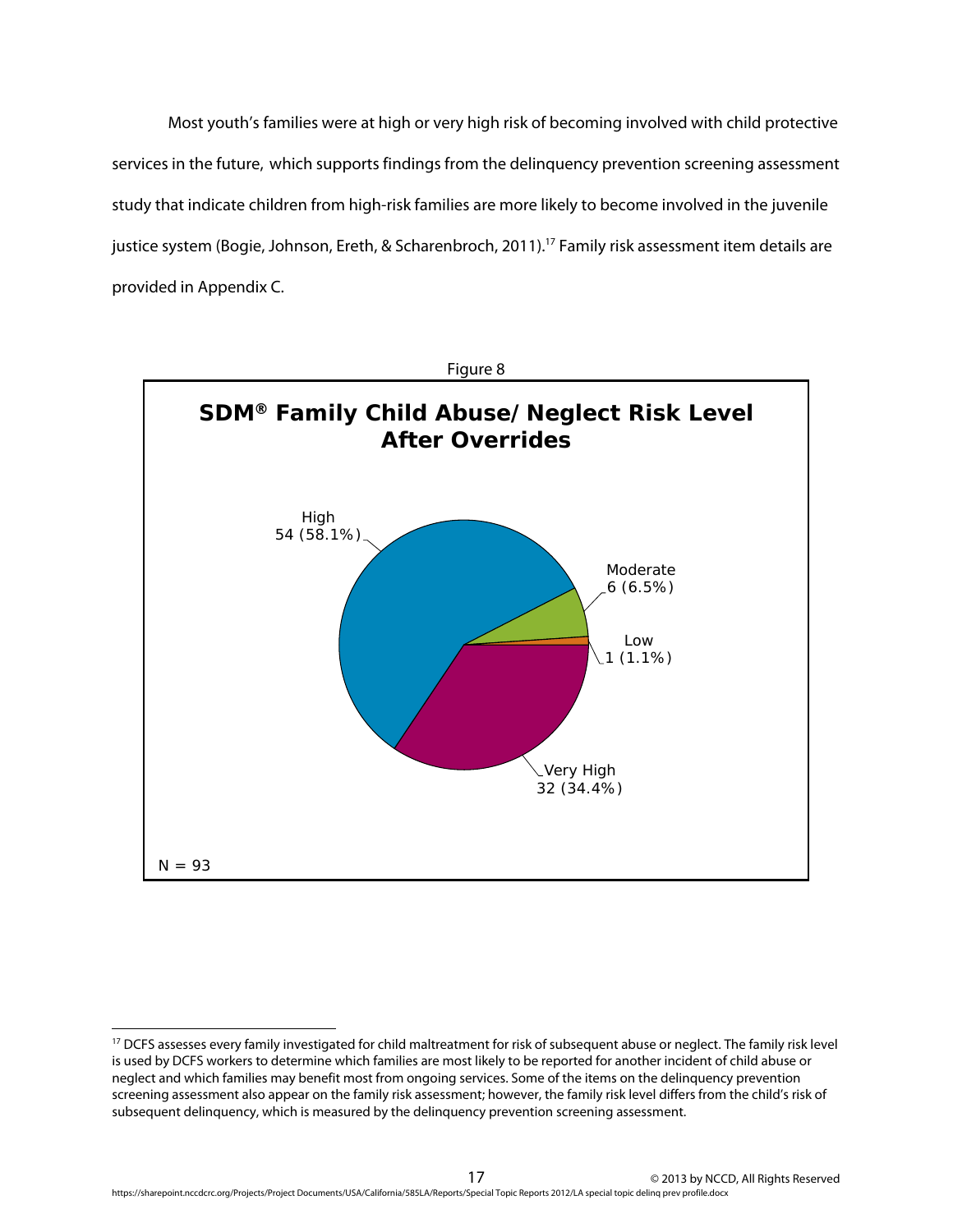# **B. Baseline Information**

#### 1. Mentor/Adult Relationships

The Office of Juvenile Justice and Delinquency Prevention (OJJDP) has reviewed numerous research studies and found that mentoring can effectively prevent at-risk youth from becoming involved in delinquency; strong mentoring relationships have been shown to improve youth selfesteem, behavior, and academic performance.<sup>18</sup> Therefore, DCFS works to identify and engage each youth with a mentor who is a positive adult/peer role model within his/her extended family or from another community partner agency. DCFS anticipates that mentors will serve as friends, supports, and advocates for these youth as they attempt to address problems within their families and their communities.

<sup>&</sup>lt;sup>18</sup> For more, visit www.ojjdp.gov/programs/mentoring.html.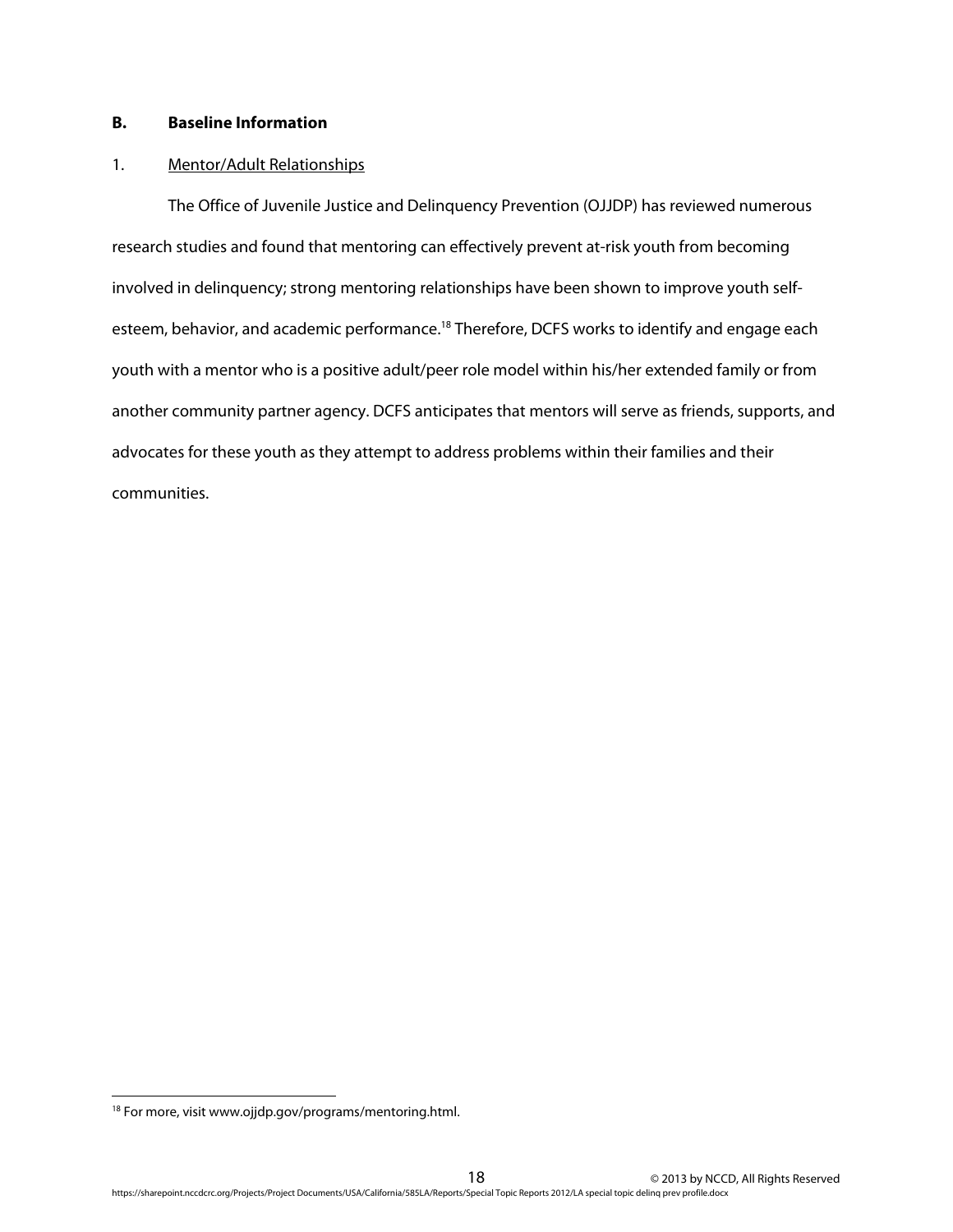At the time of service provision, few children had been linked to a mentor and about one fourth had been linked to a significant adult. Information was missing or not recorded for almost one third of youth (Figure 9).



# 2. Education

Education and extracurricular activity participation information are collected at pilot start and at specified intervals during program participation. DCFS workers contact the youth's school to get attendance, enrollment, credit accrual, and whether the youth has been suspended from school for disciplinary reasons. These data elements are entered into the delinquency prevention database. Youth grade level is recorded by DCFS staff in CWS/CMS.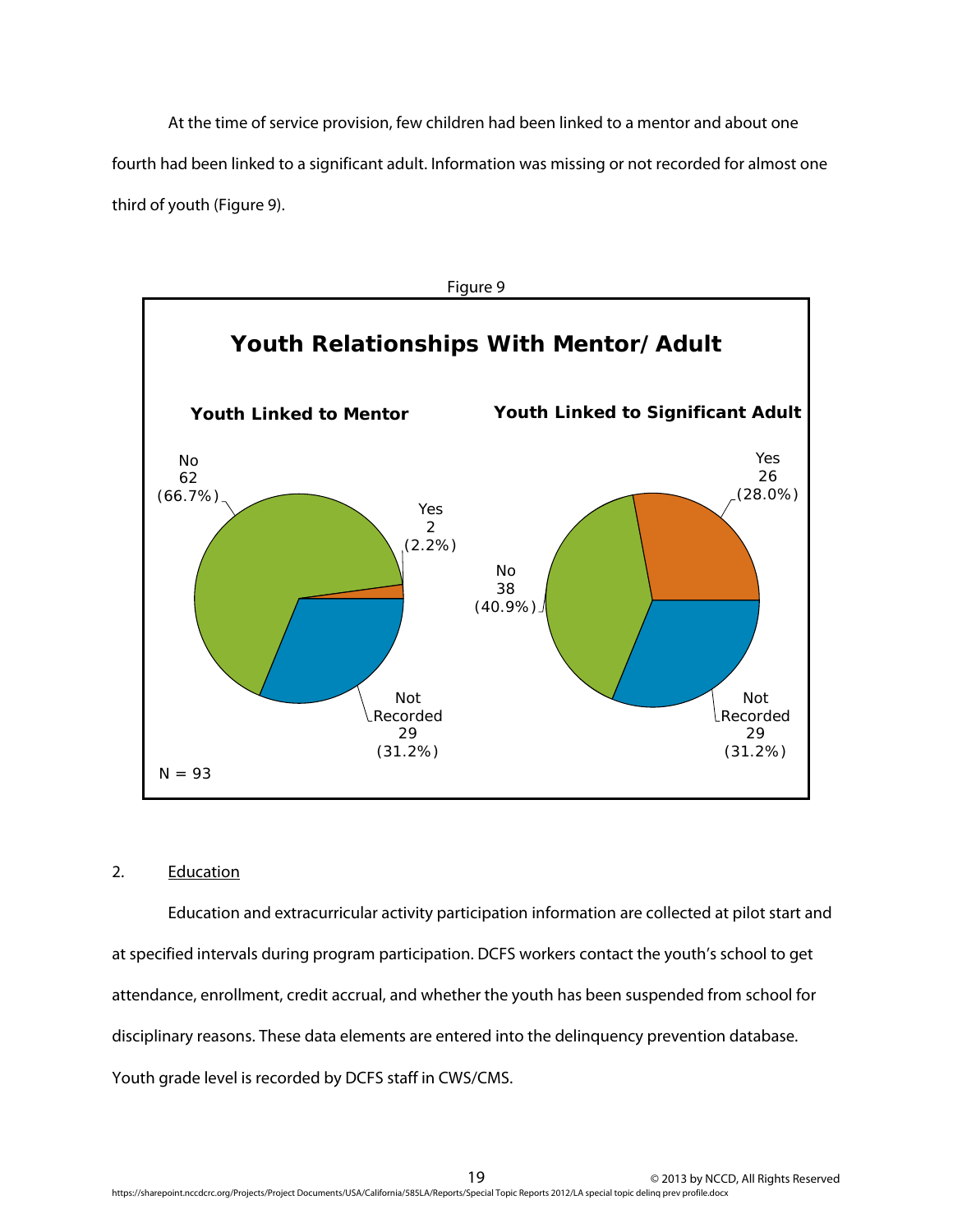Data related to attendance/enrollment, suspensions, high school credits earned, and grade level were missing or not recorded in the DPP database or CWS/CMS for more than half of the youth in the pilot. For example, grade level was recorded for only 12 (14.8%) youth. Participation in extracurricular activities was missing for about one third of youth (Table 3).

| Table 3                                                                            |                            |               |  |  |  |
|------------------------------------------------------------------------------------|----------------------------|---------------|--|--|--|
| <b>Education and Extracurricular Activities Baseline Data Record Status</b>        |                            |               |  |  |  |
| $(N = 93)$                                                                         |                            |               |  |  |  |
| Item                                                                               | <b>Sample Distribution</b> |               |  |  |  |
|                                                                                    | N                          | $\frac{0}{0}$ |  |  |  |
| <b>Total Sample</b>                                                                | 93                         | 100.0%        |  |  |  |
| Attendance/Enrollment In Most Recent Term                                          |                            |               |  |  |  |
| Not recorded                                                                       | 79                         | 84.9%         |  |  |  |
| Recorded                                                                           | 14                         | 15.1%         |  |  |  |
| Youth Suspended in Most Recent Term                                                |                            |               |  |  |  |
| No                                                                                 | 40                         | 43.0%         |  |  |  |
| Yes                                                                                | 6                          | 6.5%          |  |  |  |
| Not recorded/Unknown/NA                                                            | 47                         | 50.5%         |  |  |  |
| High School Credits Earned During Most Recent Term                                 |                            |               |  |  |  |
| Recorded (ranged from 0 to 100)                                                    | $\overline{7}$             | 7.5%          |  |  |  |
| Missing/NA                                                                         | 86                         | 92.5%         |  |  |  |
| <b>Education Record in CWS/CMS</b>                                                 |                            |               |  |  |  |
| No                                                                                 | 12                         | 12.9%         |  |  |  |
| Yes                                                                                | 81                         | 87.1%         |  |  |  |
| Grade Level Recorded in CWS/CMS ( $n = 81$ )                                       |                            |               |  |  |  |
| No                                                                                 | 69                         | 85.2%         |  |  |  |
| Yes                                                                                | 12                         | 14.8%         |  |  |  |
| Youth Participated in Sports or Extracurricular Activities During Most Recent Term |                            |               |  |  |  |
| No                                                                                 | 50                         | 53.8%         |  |  |  |
| Yes                                                                                | 11                         | 11.8%         |  |  |  |
| Missing/NA                                                                         | 32                         | 34.4%         |  |  |  |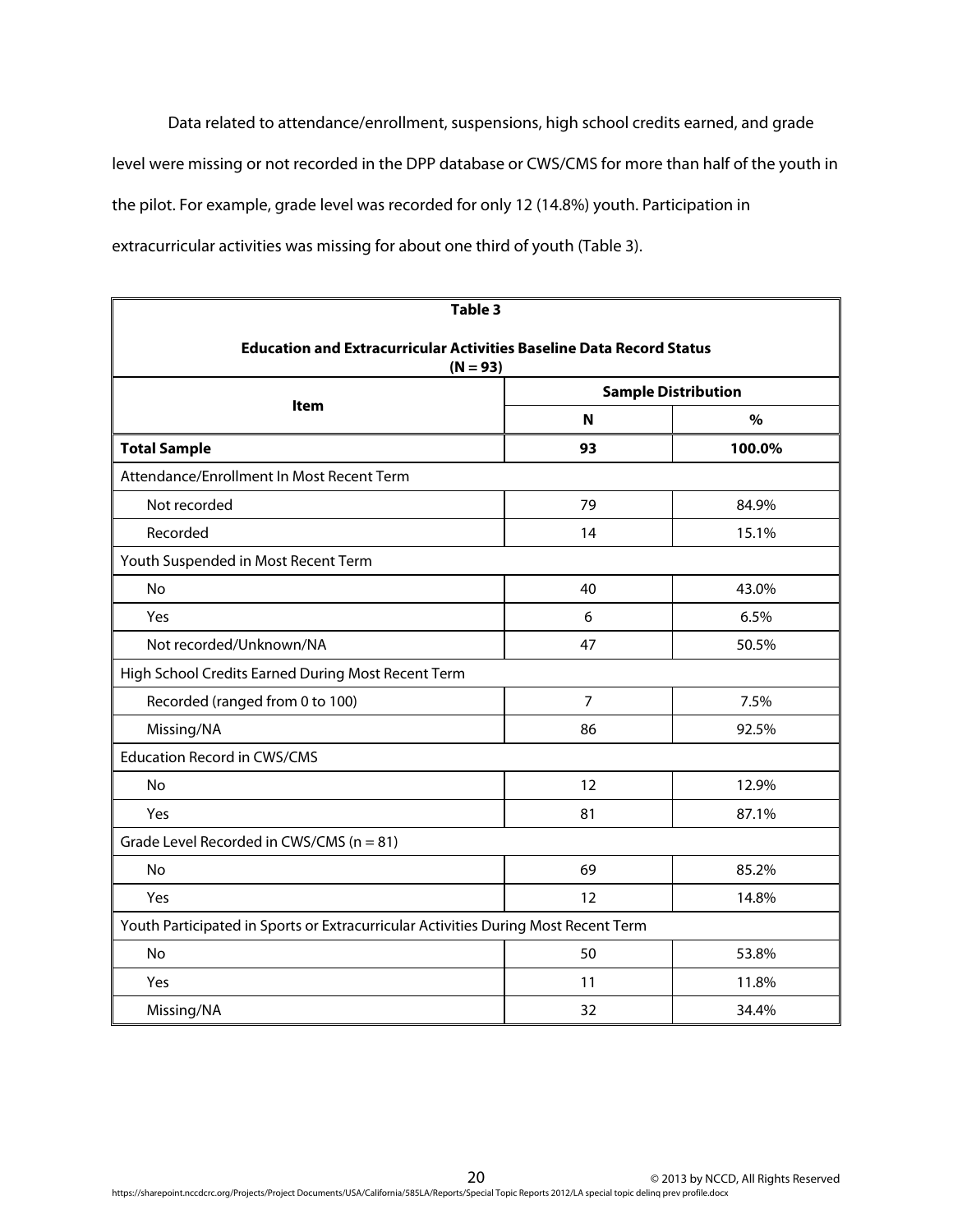#### **IV. SUMMARY AND RECOMMENDATIONS**

Los Angeles DCFS launched the DPP in the fall of 2012 to focus more attention on youth at high risk of entering the juvenile justice system. Specifically, the project was designed to identify delinquency risk factors for youth in newly opened CPS cases early on so that their needs could be addressed with intensive and collaborative solution-focused planning and implementation. The overall goal of this pilot was to reduce the number of youth within the CPS system who become delinquents. DCFS anticipates that this innovative approach will also produce positive outcomes for high-risk youth and their families.

In an effort to track and monitor the effectiveness of early, focused, intensive interventions with high-risk youth, DCFS created a standalone database to gather information on interim outcomes that could be expected to improve as a result of DCFS's engagement with these youth and their families.

This is the first report to describe youth participating in the DPP initiative, and it raises some issues related to program implementation and data collection. Some of the issues have been resolved, and practices adopted by pilot office staff as a result will help the program achieve its short- and longterm goals. However, other areas continue to be challenges for the pilot.

Based on examination of the delinquency prevention criteria and alerts, CWS/CMS, the pilot's Excel data, and issues raised during DPP team phone calls, CRC recommends that the county develop plans to address these issues and ensure that the issues and solutions are shared with all staff involved in the pilot. Following are the issues and recommended solutions.

**ISSUE:** The DPP process was not consistently implemented for all children who met high-risk criteria. For example, all children who meet criteria should be offered services. As described in the report, 102 of 122 youth who met eligibility criteria entered the pilot (i.e., were entered into the DCFS DPP database), but DPP records were not available for the other 20. It is possible that those youth transferred out of a pilot office prior to DPP start, or that they were omitted from the pilot for another reason.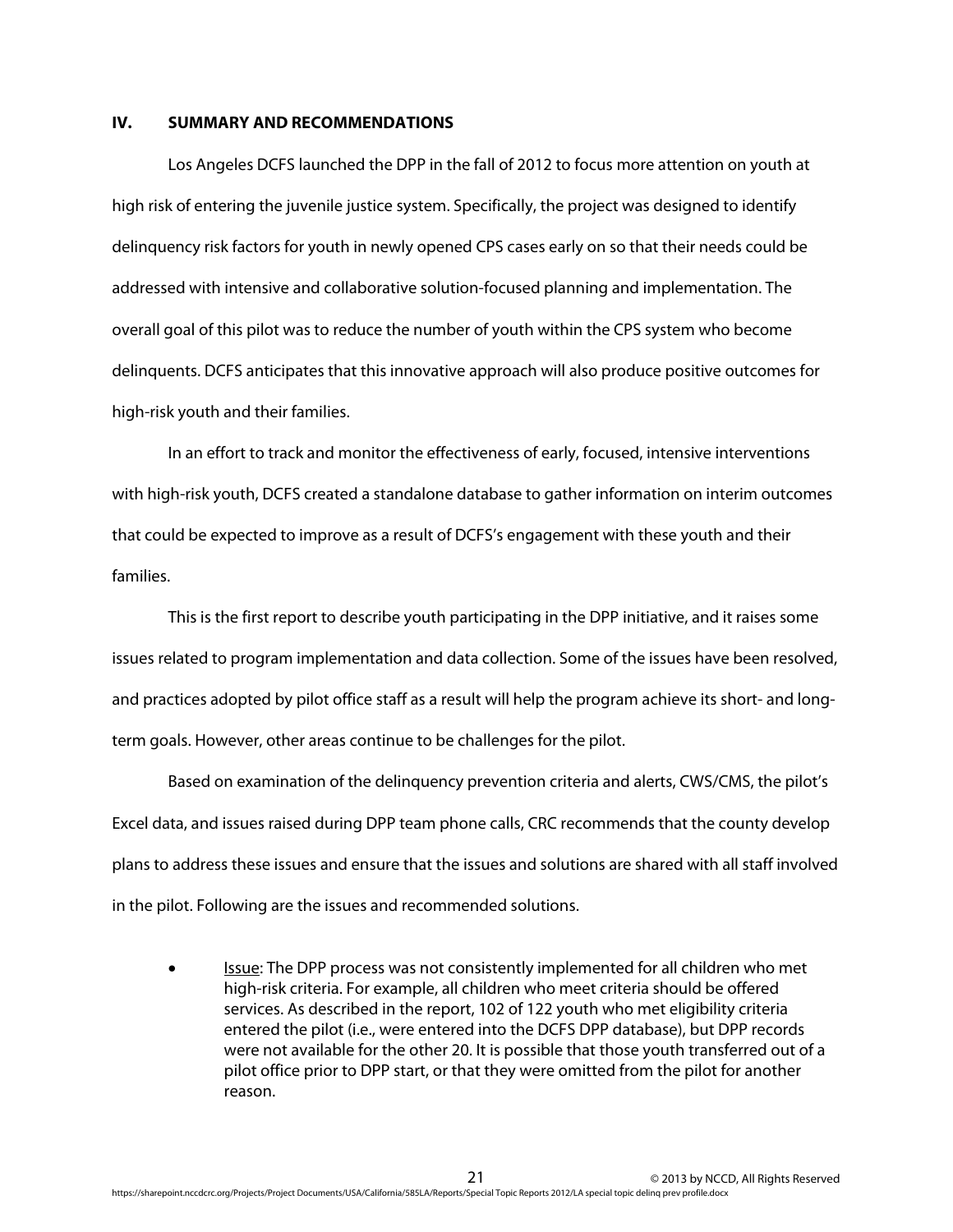Recommendation: Carefully monitor the number of youth assigned to the program to ensure that all eligible youth are enrolled.<sup>19</sup> Additionally, all youth for whom the county receives an alert should be placed in the DCFS database; if the youth is no longer eligible for participation, the SCSW or CSW should note the reason in the comments section.

**Issue:** Data entered into the Excel spreadsheet were not consistent. In many instances, data were not recorded. The absence of some critical data, such as school information and CFT meeting status, will make it difficult to ascertain whether program procedures (e.g., a CFT meeting) are being followed or if the intensive, collaborative interventions (e.g., education, substance abuse, and/or mental health treatment) are resulting in improvement in outcomes for youth, either on a short- or long-term basis. Workers have reported that it is difficult to obtain some of the information in a timely manner and on a regular basis (e.g., education outcomes).

Recommendation: Establish reliable data-recording processes and procedures to ensure that data are systematically collected and entered into CWS/CMS and the Excel spreadsheet.

 Issue: Examination of delinquency screening criteria indicated that the formula used to generate alerts did not accurately score each youth's prior CPS history—specifically, item R1, prior investigations. This resulted in over-counting prior history and, in some cases, resulted in a high-risk classification when the youth should have been classified as moderate risk.<sup>20</sup> The formula was corrected at the beginning of April 2013.

Recommendation: CRC will provide a list of all DPP youth whose risk levels were affected by the prior history over-count prior to the April correction. The DPP team should determine whether to continue delinquency prevention services and outcome tracking for the affected youth.

Future efforts should focus on conducting a process and impact evaluation of this pilot to determine whether the DPP process was implemented with fidelity, including the gathering of pertinent outcome data and whether the pilot initiative improved outcomes for children and their families. The evaluation should also include a screening assessment validation to help ensure that it accurately classifies children served by DCFS by their likelihood of future delinquency. Los Angeles County and CRC have already applied to external funding sources for support of a DPP evaluation,

<sup>&</sup>lt;sup>19</sup> The original intent of the DPP was to accept high-risk youth ages 10 to 18; however, during the first few weeks of implementation, the number of children eligible for pilot participation was higher than expected. Therefore, the county narrowed its focus to serve children who had educational, past delinquency, or substance abuse issues.

<sup>&</sup>lt;sup>20</sup> Of the 93 youth included in this profile report, 12 would have been classified as moderate risk if the prior history variable (R1) had been counted properly. The analysis includes only youth who entered the pilot between October 7 and December 28, 2012; there may be other youth who entered the pilot after that date who should have had a moderate-risk classification.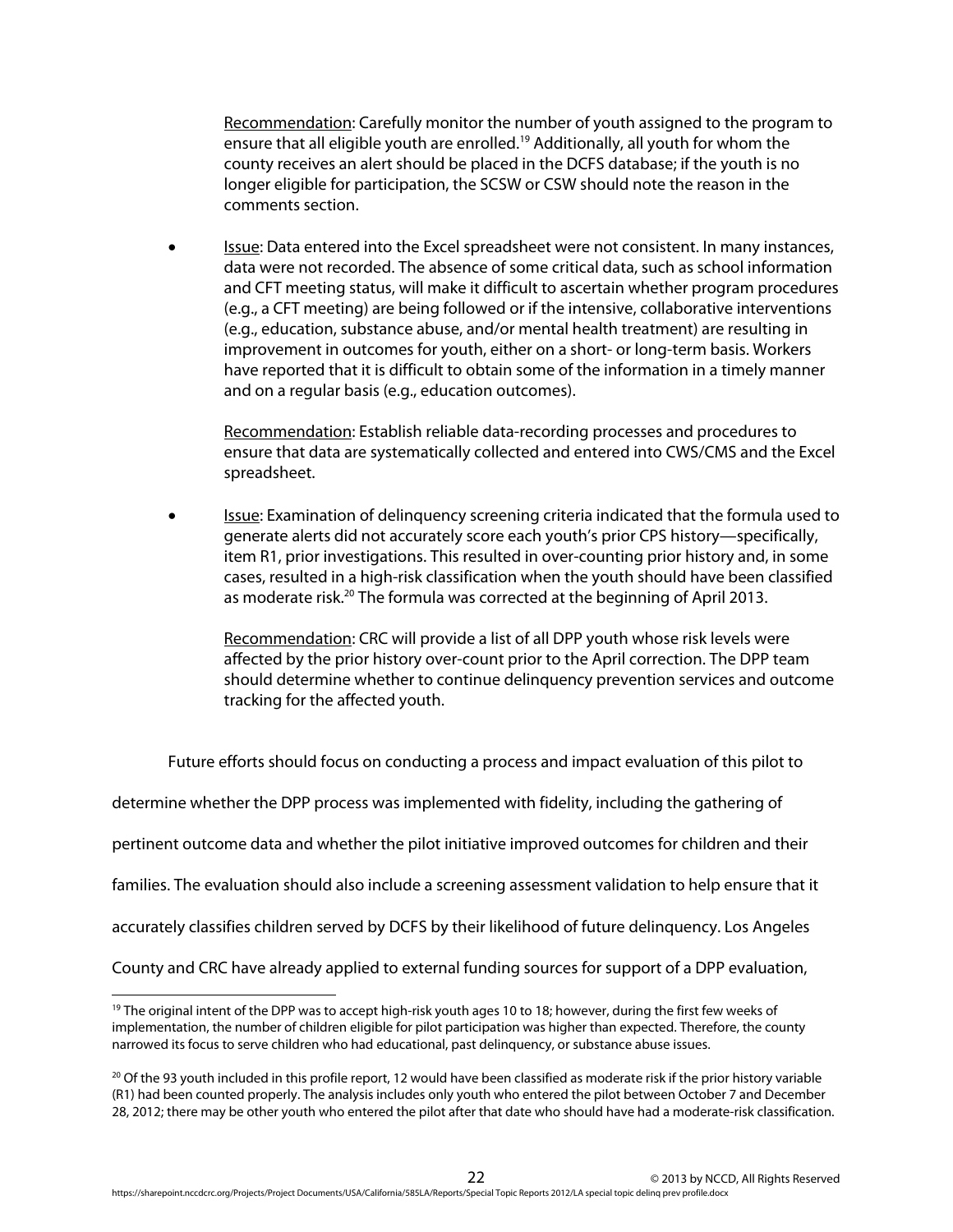with a short-term focus on improved outcomes for high-risk youth in four areas: education, mental health, substance use, and non-deviant behaviors. CRC and DCFS hope to examine the long-term outcomes, including changes in delinquency rates for CPS-involved children, a few years after implementation.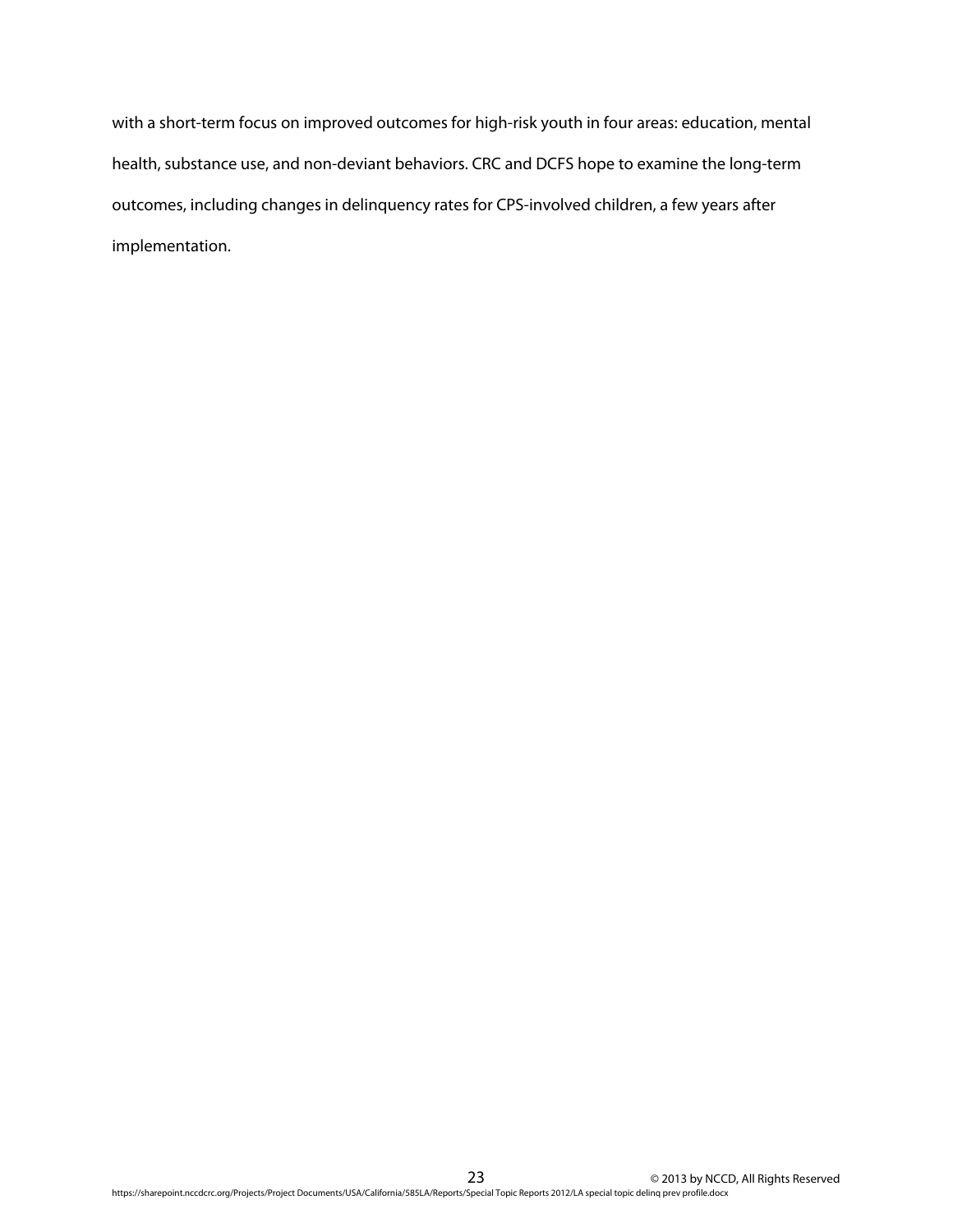#### **REFERENCES**

- Bogie, A., Johnson, K., Ereth, J., & Scharenbroch, C. (2011). Assessing risk of future delinquency among children receiving child protection services. Madison, WI: National Council on Crime and Delinquency, Children's Research Center.
- Chiodo, D., Leschied, P. C., Whitehead, P. C., & Hurley, D. (2008). Child welfare practice and policy related to the impact of children experiencing physical victimization and domestic violence. Children and Youth Services Review, 30(5), 564–574.
- Colman, R. A., Mitchell-Herzfeld, S., Han Kim, D., & Shady, T. A. (2010). From delinquency to the perpetration of child maltreatment: Examining the early adult criminal justice and child welfare involvement of youth released from juvenile justice facilities. Children and Youth Services Review, 32(10), 1410–1417.
- English, D. J. (1998). The extent and consequences of child maltreatment. The Future of Children: Protecting Children from Abuse and Neglect, 8(1), 39–53.
- English, D. J., Widom, C. S., & Brandford, C. (2002). Childhood victimization and delinquency, adult criminality, and violent criminal behavior: A replication and extension. Final report presented to the National Institute of Justice, grant 97-IJ-CX-0017.
- English, D. J., Widom, C. S., & Brandford, C. (2004). Another look at the effects of child abuse. NIJ Journal, 25, 23–24.
- Fagan, A. (2005). The relationship between adolescent physical abuse and criminal offending: Support for an enduring and generalized cycle of violence. Journal of Family Violence, 20(5), 279–290.
- Federal Advisory Committee on Juvenile Justice. (2010). Federal Advisory Committee on Juvenile Justice annual report. Washington, DC: Author.
- Ford, J. D., Chapman, J. F., Hawke, J., & Albert, D. (2007). Trauma among youth in the juvenile justice system: Critical issues and new directions. Delmar, NY: National Center for Mental Health and Juvenile Justice.
- Jonson-Reid, M. (2002). Exploring the relationship between child welfare intervention and juvenile corrections involvement. American Journal of Orthopsychiatry, 72(4), 559–576.
- Jonson-Reid, M., & Barth, R. P. (2000). From maltreatment report to juvenile incarceration: The role of child welfare services. Child Abuse & Neglect, 24(4), 505–520.
- Kaufman, J. G., & Widom, C. (1999). Childhood victimization, running away, and delinquency. Journal of Research in Crime and Delinquency, 36(4), 347–370.
- Kelley, B. T., Thornberry, T. P., & Smith, C. A. (1997). In the wake of childhood maltreatment. Washington, DC: OJJDP Juvenile Justice Bulletin.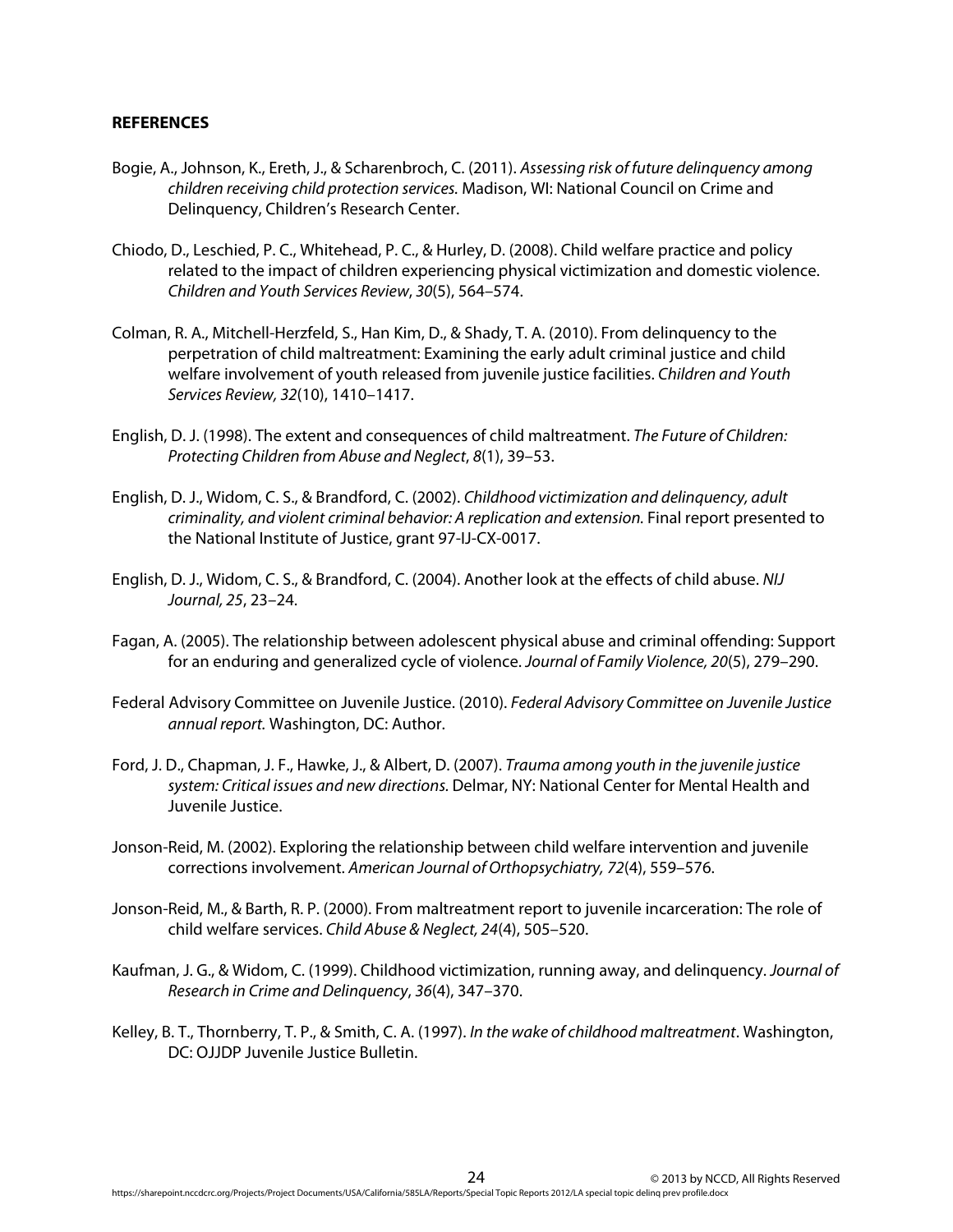- Lemmon, J. H. (1999). How child maltreatment affects dimensions of juvenile delinquency in a cohort of low-income urban youths. Justice Quarterly, 16(2), 357–376.
- Mersky, J. P., & Topitzes, J. (2010). Comparing early adult outcomes of maltreated and non-maltreated children: A prospective longitudinal investigation. Children and Youth Services Review, 32 (8), 1086–1096.
- Pecora, P. J., Kessler, R. C., O'Brien, K., White, C. R., & Williams, J. (2006). Educational and employment outcomes of adults formerly placed in foster care: Results from the Northwest Foster Care Alumni study. Children and Youth Services Review, 28(12), 1459–1481.
- Ryan, J., Herz, D., Hernandez, P. M., & Marshall, J. M. (2007). Maltreatment and delinquency: Investigating child welfare bias in juvenile justice processing. Children and Youth Services Review, 29(8), 1035–1050.
- Ryan, J., Marshall, J. M., Herz, D., & Hernandez, P. M. (2008). Juvenile delinquency in child welfare: Investigating group home effects. Children and Youth Services Review, 30(9), 1088–1099.
- Ryan, J., & Testa, M. (2005). Child maltreatment and juvenile delinquency: Investigating the role of placement and placement instability. Children and Youth Services Review, 27(3), 227–249.
- Stewart, A., Livingston, M., & Denison, S. (2008). Transitions and turning points: Examining the links between child maltreatment and juvenile offending. Child Abuse and Neglect, 32(1), 51–66.
- Swanston, H., Parkinson, P., O'Toole, B., Plunkett, A., Shrimpton, S., & Oates, R. (2003). Juvenile crime, aggression, and delinquency after sexual abuse. British Journal of Criminology, 43(4), 729–749.
- US Department of Justice, Office of Justice Programs. (2001, February). An update on the "cycle of violence" by C. Widom & M. Maxfield. Washington, DC: National Institute of Justice (research in brief).
- Wagner, D. (1992). Actuarial and clinical decision making in parole: Should we use our heads, the formula, or both? Unpublished doctoral dissertation, University of Wisconsin–Madison, Madison, WI.

Widom, C. (1996). Childhood sexual abuse and its criminal consequences. Society, 33(4), 47-53.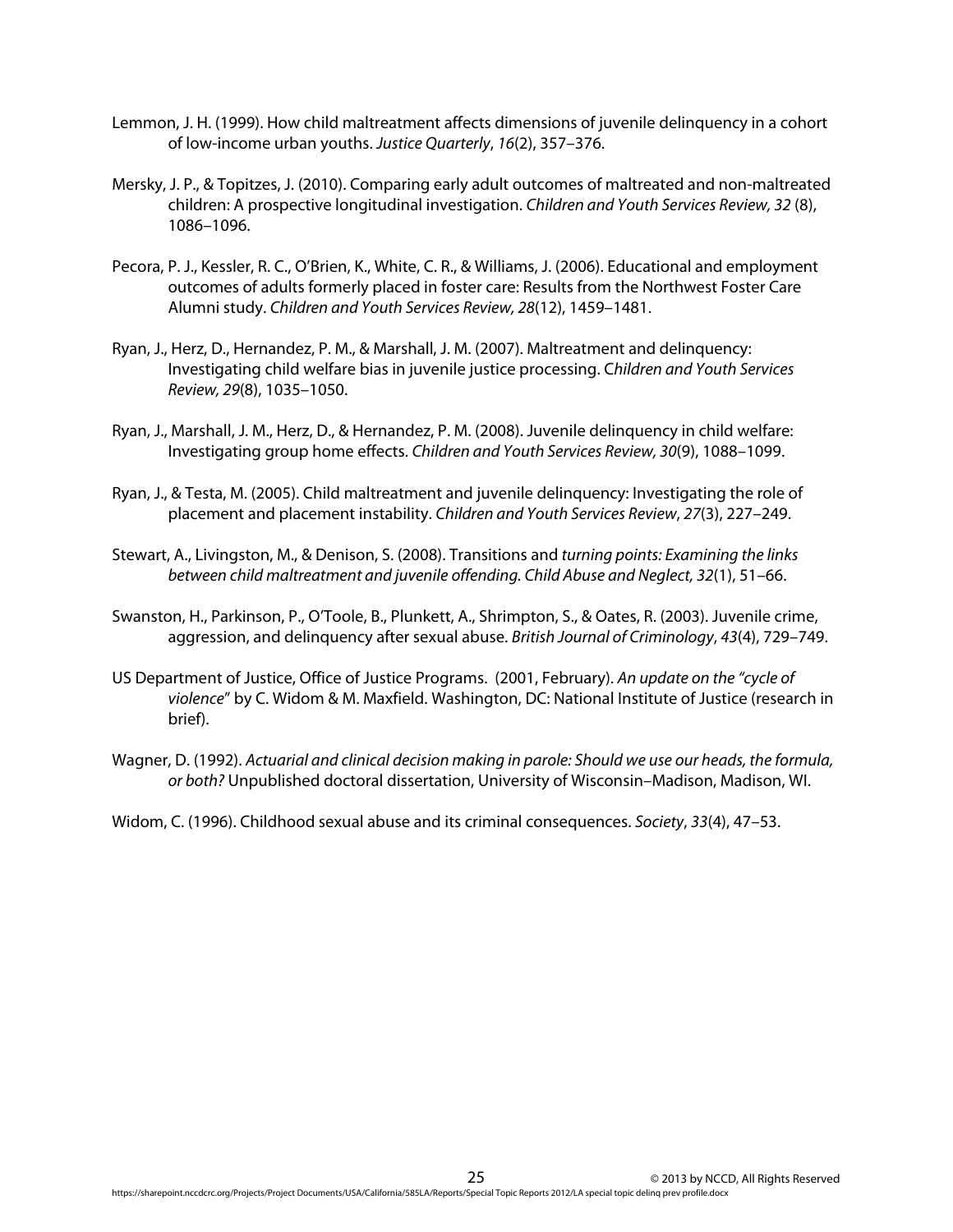**Appendix A** 

**SDM® Delinquency Screening Assessment**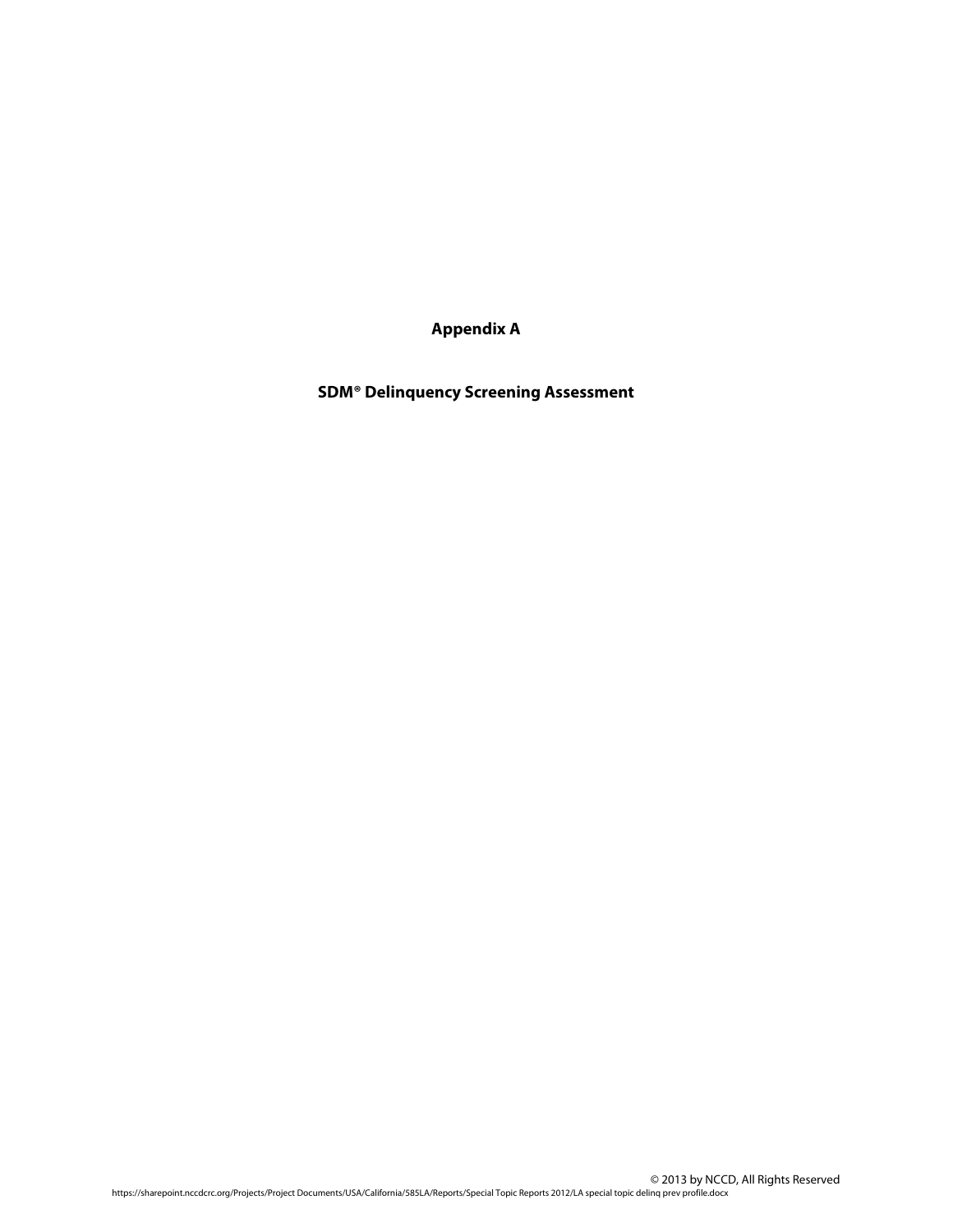# **LOS ANGELES COUNTY**  $\text{SDM}^{\circledast}$  DELINQUENCY SCREENING ASSESSMENT

| <b>Child Name:</b> The Child Name: The Child Name: The Child Name: The Child Name: The Child Name: The Child Name: The Child Name: The Child Name: The Child Name: The Child Name: The Child Name: The Child Name: The Child Name: |                | Client ID:                                                                             |                                       |               |  |
|------------------------------------------------------------------------------------------------------------------------------------------------------------------------------------------------------------------------------------|----------------|----------------------------------------------------------------------------------------|---------------------------------------|---------------|--|
| <b>Referral ID:</b>                                                                                                                                                                                                                |                |                                                                                        | Referral Date: $\sqrt{\phantom{a^2}}$ |               |  |
| R1.                                                                                                                                                                                                                                |                | Prior investigation(s) for abuse or neglect                                            |                                       |               |  |
|                                                                                                                                                                                                                                    | a.             |                                                                                        |                                       |               |  |
|                                                                                                                                                                                                                                    | b.             |                                                                                        |                                       |               |  |
|                                                                                                                                                                                                                                    | c.             |                                                                                        |                                       |               |  |
| $R2$ .                                                                                                                                                                                                                             |                | Prior CPS services                                                                     |                                       |               |  |
|                                                                                                                                                                                                                                    | a.             |                                                                                        |                                       |               |  |
|                                                                                                                                                                                                                                    | b.             |                                                                                        |                                       |               |  |
|                                                                                                                                                                                                                                    | c.             |                                                                                        |                                       |               |  |
| R3.                                                                                                                                                                                                                                |                |                                                                                        |                                       |               |  |
|                                                                                                                                                                                                                                    |                | Prior injury to any child in the home resulting from child abuse/neglect               |                                       |               |  |
|                                                                                                                                                                                                                                    | a.<br>b.       |                                                                                        |                                       |               |  |
|                                                                                                                                                                                                                                    |                | If yes:                                                                                |                                       |               |  |
|                                                                                                                                                                                                                                    |                | $\Box$ Child being assessed $\Box$ Another child in the home                           |                                       |               |  |
|                                                                                                                                                                                                                                    |                |                                                                                        |                                       |               |  |
| R4.                                                                                                                                                                                                                                |                | Child was placed in a group home as a result of investigation that led to current case |                                       |               |  |
|                                                                                                                                                                                                                                    | a.             |                                                                                        |                                       |               |  |
|                                                                                                                                                                                                                                    | b.             |                                                                                        |                                       |               |  |
| R <sub>5</sub> .                                                                                                                                                                                                                   |                | Child age at time of CPS referral that led to current case                             |                                       |               |  |
|                                                                                                                                                                                                                                    | a.             |                                                                                        |                                       |               |  |
|                                                                                                                                                                                                                                    | $\mathbf{b}$ . |                                                                                        |                                       |               |  |
|                                                                                                                                                                                                                                    | $\mathbf{c}$ . |                                                                                        |                                       |               |  |
| R <sub>6</sub> .                                                                                                                                                                                                                   |                | Child gender                                                                           |                                       |               |  |
|                                                                                                                                                                                                                                    | a.             |                                                                                        |                                       |               |  |
|                                                                                                                                                                                                                                    | $\mathbf{b}$ . |                                                                                        |                                       |               |  |
| R7.                                                                                                                                                                                                                                |                | Child substance use/abuse                                                              |                                       |               |  |
|                                                                                                                                                                                                                                    | a.             |                                                                                        |                                       |               |  |
|                                                                                                                                                                                                                                    | $\mathbf{b}$ . |                                                                                        |                                       |               |  |
|                                                                                                                                                                                                                                    |                |                                                                                        |                                       |               |  |
| R8.                                                                                                                                                                                                                                |                | Child academic difficulty                                                              |                                       |               |  |
|                                                                                                                                                                                                                                    | a.             |                                                                                        |                                       |               |  |
|                                                                                                                                                                                                                                    | b.             |                                                                                        |                                       |               |  |
| R9.                                                                                                                                                                                                                                |                | Child past or current delinquency                                                      |                                       |               |  |
|                                                                                                                                                                                                                                    | a.             |                                                                                        |                                       |               |  |
|                                                                                                                                                                                                                                    | b.             |                                                                                        |                                       |               |  |
| R <sub>10</sub> .                                                                                                                                                                                                                  |                | Child mental health/behavioral issue (any child in the home)                           |                                       |               |  |
|                                                                                                                                                                                                                                    | a.             |                                                                                        |                                       |               |  |
|                                                                                                                                                                                                                                    | $\mathbf b$ .  |                                                                                        |                                       |               |  |
|                                                                                                                                                                                                                                    |                | If yes:                                                                                |                                       |               |  |
|                                                                                                                                                                                                                                    |                | $\Box$ Child being assessed $\Box$ Another child in the home                           |                                       |               |  |
|                                                                                                                                                                                                                                    |                |                                                                                        |                                       | <b>Total:</b> |  |
| <b>Scored Risk Level</b>                                                                                                                                                                                                           |                |                                                                                        |                                       |               |  |

-1 to 1  $\Box$  Low

2 to 4  $\Box$  Moderate

 $5+$  $\Box$  High

# Preliminary research only. Not to be used without consultation and authorization of **NCCD Children's Research Center.**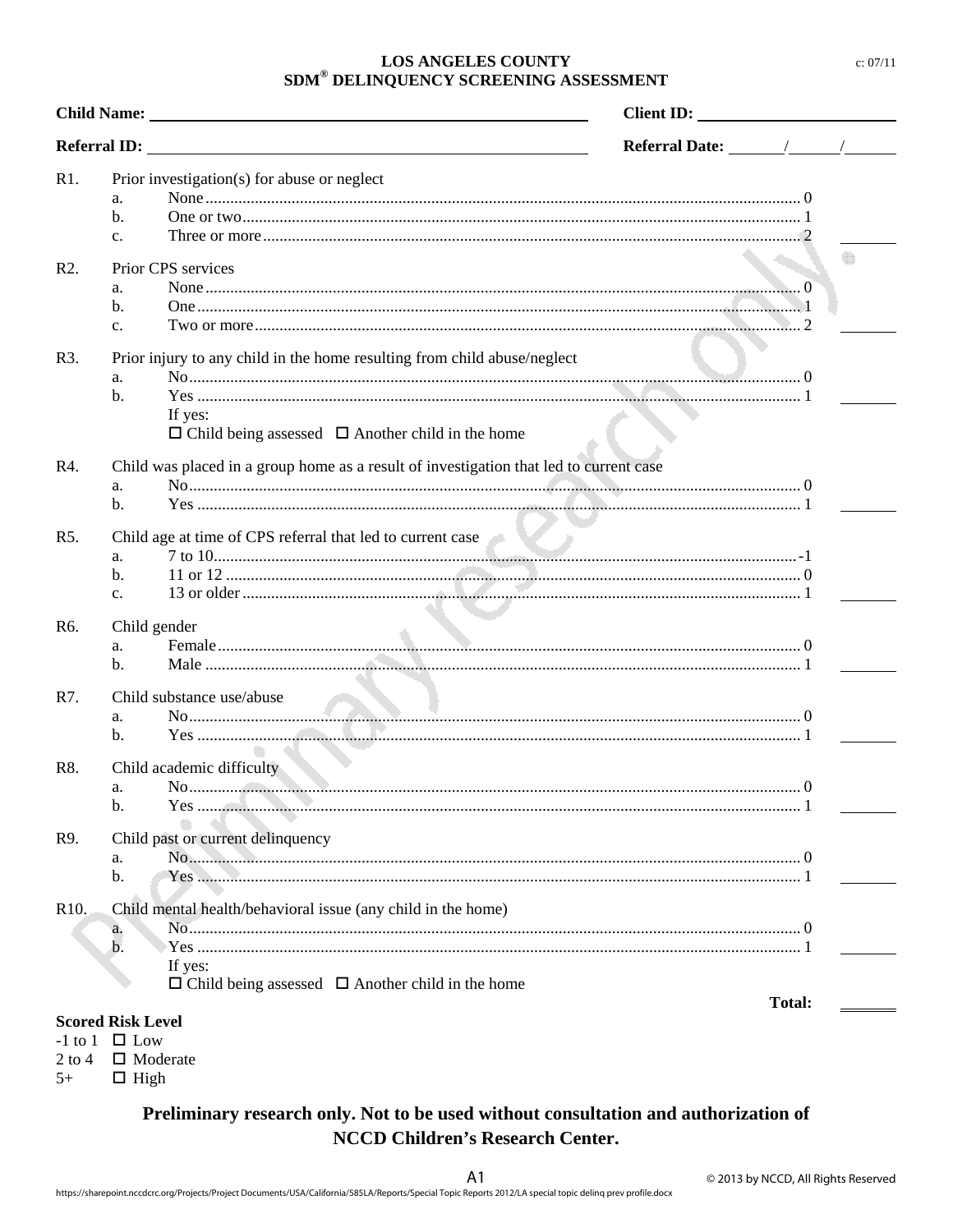**Appendix B** 

**Child Strengths and Needs Assessment Item Responses Family Strengths and Needs Assessment Item Responses**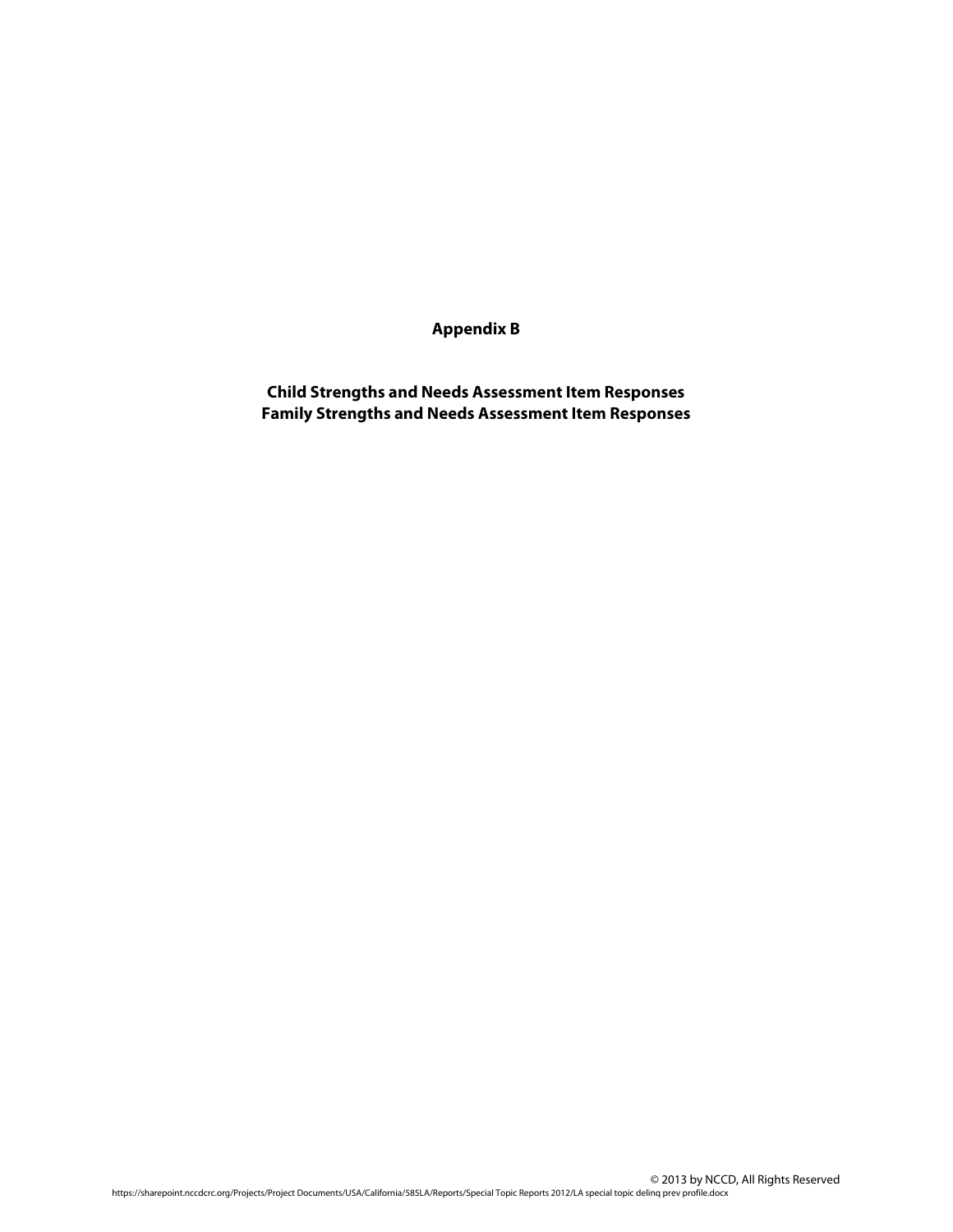| <b>Table B1</b>                                                                  |                |         |  |
|----------------------------------------------------------------------------------|----------------|---------|--|
| SDM <sup>®</sup> Child Strengths and Needs Assessment Item Scores*<br>$(N = 93)$ |                |         |  |
| <b>Item</b>                                                                      | N              | $\%$    |  |
| <b>Emotional/Behavioral</b>                                                      |                |         |  |
| Strong emotional adjustment                                                      | 3              | 3.2%    |  |
| Adequate emotional adjustment                                                    | 36             | 38.7%   |  |
| Limited emotional adjustment                                                     | 43             | 46.2%   |  |
| Severely limited emotional adjustment                                            | 11             | 11.8%   |  |
| <b>Physical Health/Disability</b>                                                |                |         |  |
| Good health                                                                      | 13             | 14.0%   |  |
| Adequate health                                                                  | 71             | 76.3%   |  |
| Minor health/disability needs                                                    | 7              | 7.5%    |  |
| Serious health/disability needs                                                  | $\overline{2}$ | 2.2%    |  |
| <b>Education</b>                                                                 |                |         |  |
| Outstanding academic achievement                                                 | $\overline{2}$ | 2.2%    |  |
| Satisfactory academic achievement                                                | 34             | 36.6%   |  |
| Academic difficulty                                                              | 46             | 49.5%   |  |
| Severe academic difficulty                                                       | 11             | 11.8%   |  |
| <b>Family Relationships</b>                                                      |                |         |  |
| Nurturing/supportive relationships                                               | 6              | 6.5%    |  |
| Adequate relationships                                                           | 29             | 31.2%   |  |
| Strained relationships                                                           | 48             | 51.6%   |  |
| Harmful relationships                                                            | 10             | 10.8%   |  |
| <b>Child Development</b>                                                         |                |         |  |
| Advanced development                                                             | 0              | 0.0%    |  |
| Age-appropriate development                                                      | 89             | 95.7%   |  |
| Limited development                                                              | 3              | 3.2%    |  |
| Severely limited development                                                     | 1              | 1.1%    |  |
| <b>Substance Abuse</b>                                                           |                |         |  |
| Chooses drug-free lifestyle                                                      | 5              | 5.4%    |  |
| No use/experimentation                                                           | 67             | 72.0%   |  |
| Alcohol or other drug use                                                        | 21             | 22.6%   |  |
| Chronic alcohol or other drug use                                                | 0              | $0.0\%$ |  |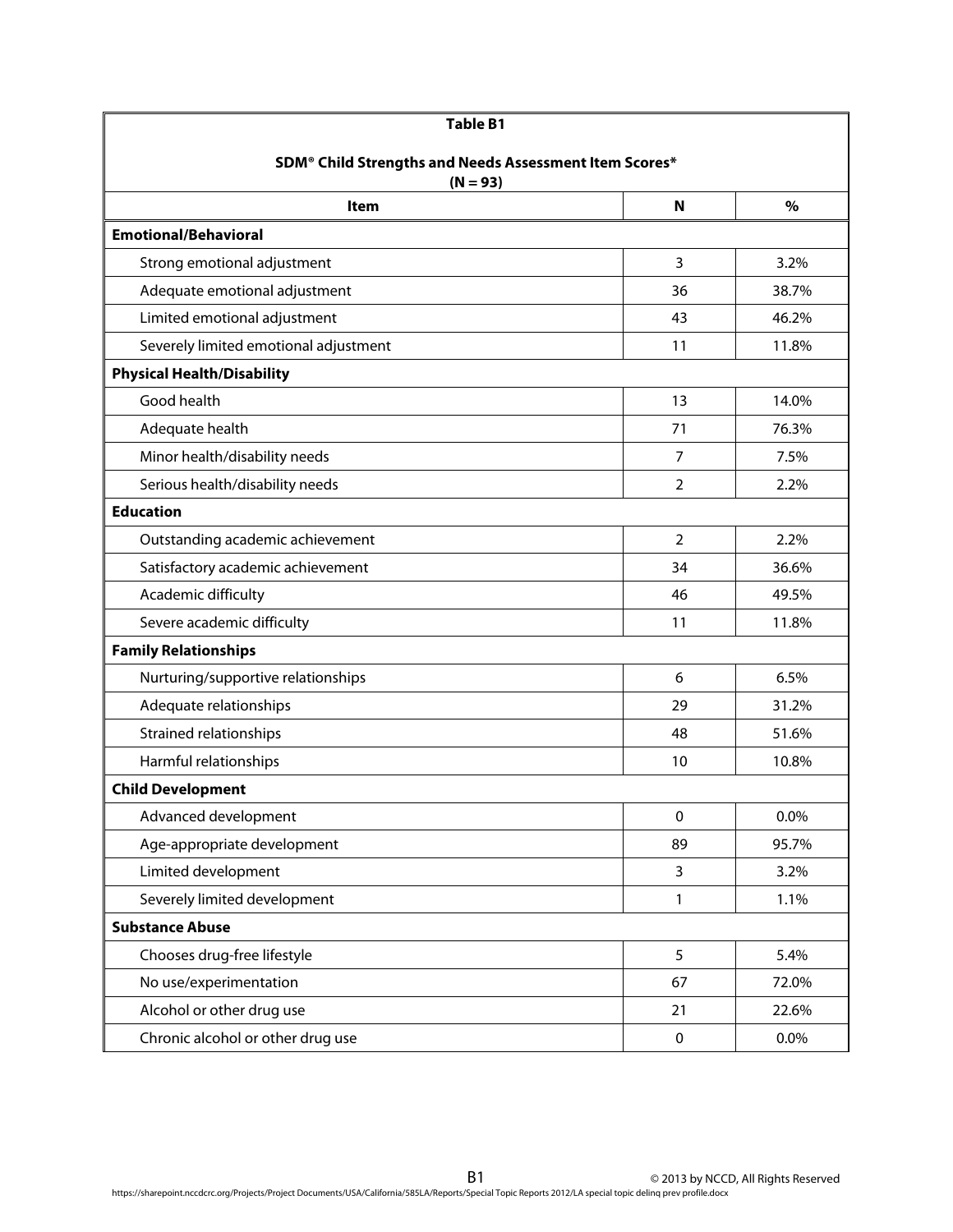| <b>Table B1</b>                                                                  |          |         |  |  |
|----------------------------------------------------------------------------------|----------|---------|--|--|
| SDM <sup>®</sup> Child Strengths and Needs Assessment Item Scores*<br>$(N = 93)$ |          |         |  |  |
| Item                                                                             | N        | $\%$    |  |  |
| <b>Cultural Identity</b>                                                         |          |         |  |  |
| Cultural component supportive and no conflict present                            | 9        | 9.7%    |  |  |
| No cultural component that supports or causes conflict                           | 81       | 87.1%   |  |  |
| Cultural component that causes some conflict                                     | 3        | 3.2%    |  |  |
| Cultural component that causes significant conflict                              | $\Omega$ | $0.0\%$ |  |  |
| <b>Peer/Adult Social Relationships</b>                                           |          |         |  |  |
| Strong social relationships                                                      | 1        | 1.1%    |  |  |
| Adequate social relationships                                                    | 71       | 76.3%   |  |  |
| Limited social relationships                                                     | 18       | 19.4%   |  |  |
| Poor social relationships                                                        | 3        | 3.2%    |  |  |
| <b>Delinquent Behavior</b>                                                       |          |         |  |  |
| Preventive activities                                                            | 1        | 1.1%    |  |  |
| No delinquent behavior                                                           | 60       | 64.5%   |  |  |
| Occasional delinquent behavior                                                   | 26       | 28.0%   |  |  |
| Significant delinquent behavior                                                  | 6        | 6.5%    |  |  |
| Identified Child Strength/Need Not Covered in Other Items                        |          |         |  |  |
| Significant strength                                                             | 1        | 1.1%    |  |  |
| Not applicable                                                                   | 87       | 93.5%   |  |  |
| Minor need                                                                       | 4        | 4.3%    |  |  |
| Significant need                                                                 | 1        | 1.1%    |  |  |

\*Based on child strengths and needs assessment completed by DCFS worker at start of CPS case service.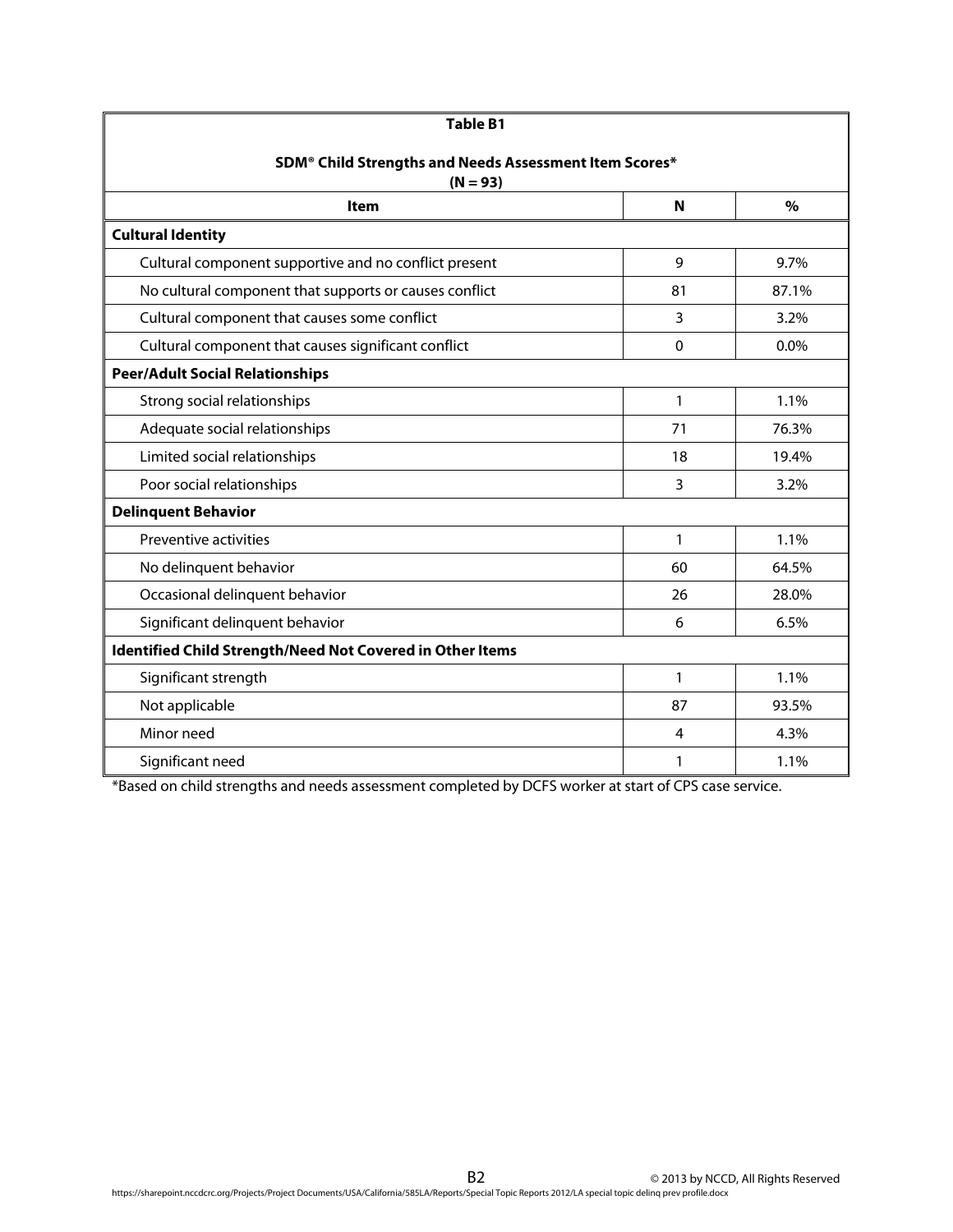| <b>Table B2</b>                                                          |                |       |  |
|--------------------------------------------------------------------------|----------------|-------|--|
| SDM <sup>®</sup> Family Strengths and Needs Assessment Item Scores*      |                |       |  |
| $(N = 93)$                                                               |                |       |  |
| <b>Item</b>                                                              | N              | $\%$  |  |
| <b>Substance Abuse/Use</b>                                               |                |       |  |
| Teaches and demonstrates a healthy understanding of alcohol and<br>drugs | 6              | 6.5%  |  |
| Alcohol or prescribed drug use                                           | 50             | 53.8% |  |
| Alcohol or drug abuse                                                    | 23             | 24.7% |  |
| Alcohol or drug dependency                                               | 14             | 15.1% |  |
| <b>Household Relationships</b>                                           |                |       |  |
| Supportive                                                               | 9              | 9.7%  |  |
| Minor/occasional discord                                                 | 45             | 48.4% |  |
| Frequent discord                                                         | 28             | 30.1% |  |
| Chronic discord                                                          | 11             | 11.8% |  |
| <b>Social Support System</b>                                             |                |       |  |
| Strong support system                                                    | 10             | 10.8% |  |
| Adequate support system                                                  | 50             | 53.8% |  |
| Limited support system                                                   | 31             | 33.3% |  |
| No support system                                                        | $\overline{2}$ | 2.2%  |  |
| <b>Parenting Skills</b>                                                  |                |       |  |
| Strong skills                                                            | $\mathbf{0}$   | 0.0%  |  |
| Adequately parents and protects children                                 | 27             | 29.0% |  |
| Inadequately parents and protects children                               | 50             | 53.8% |  |
| Destructive/abusive parenting                                            | 16             | 17.2% |  |
| <b>Mental Health/Coping Skills</b>                                       |                |       |  |
| Strong coping skills                                                     | 0              | 0.0%  |  |
| Adequate coping skills                                                   | 45             | 48.4% |  |
| Mild to moderate symptoms                                                | 39             | 41.9% |  |
| Chronic/severe symptoms                                                  | 9              | 9.7%  |  |
| <b>Resource Management/Basic Needs</b>                                   |                |       |  |
| Resources sufficient to meet basic needs and are adequately managed      | 8              | 8.6%  |  |
| Resources are limited but are adequately managed                         | 55             | 59.1% |  |
| Resources are insufficient or not well managed                           | 23             | 24.7% |  |
| No resources, or resources severely limited and/or mismanaged            | $\overline{7}$ | 7.5%  |  |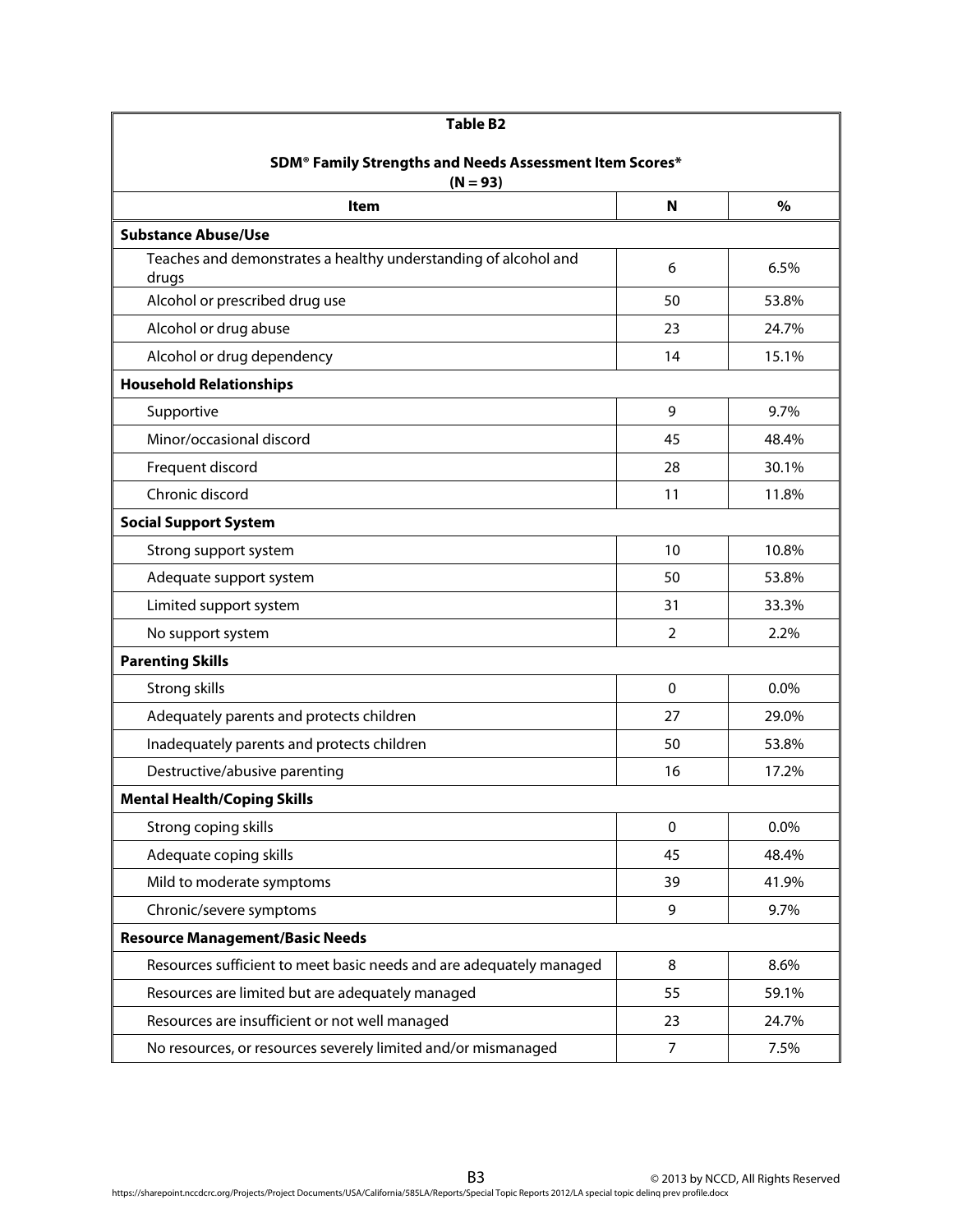| <b>Table B2</b>                                                                    |    |         |  |  |
|------------------------------------------------------------------------------------|----|---------|--|--|
| SDM <sup>®</sup> Family Strengths and Needs Assessment Item Scores*<br>$(N = 93)$  |    |         |  |  |
| <b>Item</b>                                                                        | N  | $\%$    |  |  |
| <b>Cultural Identity</b>                                                           |    |         |  |  |
| Cultural component supportive and no conflict present                              | 10 | 10.8%   |  |  |
| No cultural component that supports or causes conflict                             | 78 | 83.9%   |  |  |
| Cultural component that causes some conflict                                       | 5  | 5.4%    |  |  |
| Cultural component that causes significant conflict                                | 0  | $0.0\%$ |  |  |
| <b>Physical Health</b>                                                             |    |         |  |  |
| Preventive health care is practiced                                                | 11 | 11.8%   |  |  |
| Health issues do not affect family functioning                                     | 67 | 72.0%   |  |  |
| Health concerns/handicaps affect family functioning                                | 11 | 11.8%   |  |  |
| Serious health concerns/handicaps result in inability to provide care for<br>child | 4  | 4.3%    |  |  |
| Identified Caregiver Strength/Need Not Covered in Other Items                      |    |         |  |  |
| Significant strength                                                               | 3  | 3.2%    |  |  |
| Not applicable                                                                     | 81 | 87.1%   |  |  |
| Minor need                                                                         | 6  | 6.5%    |  |  |
| Significant need                                                                   | 3  | 3.2%    |  |  |

\*Based on family strengths and needs assessment completed by DCFS worker at start of CPS case service.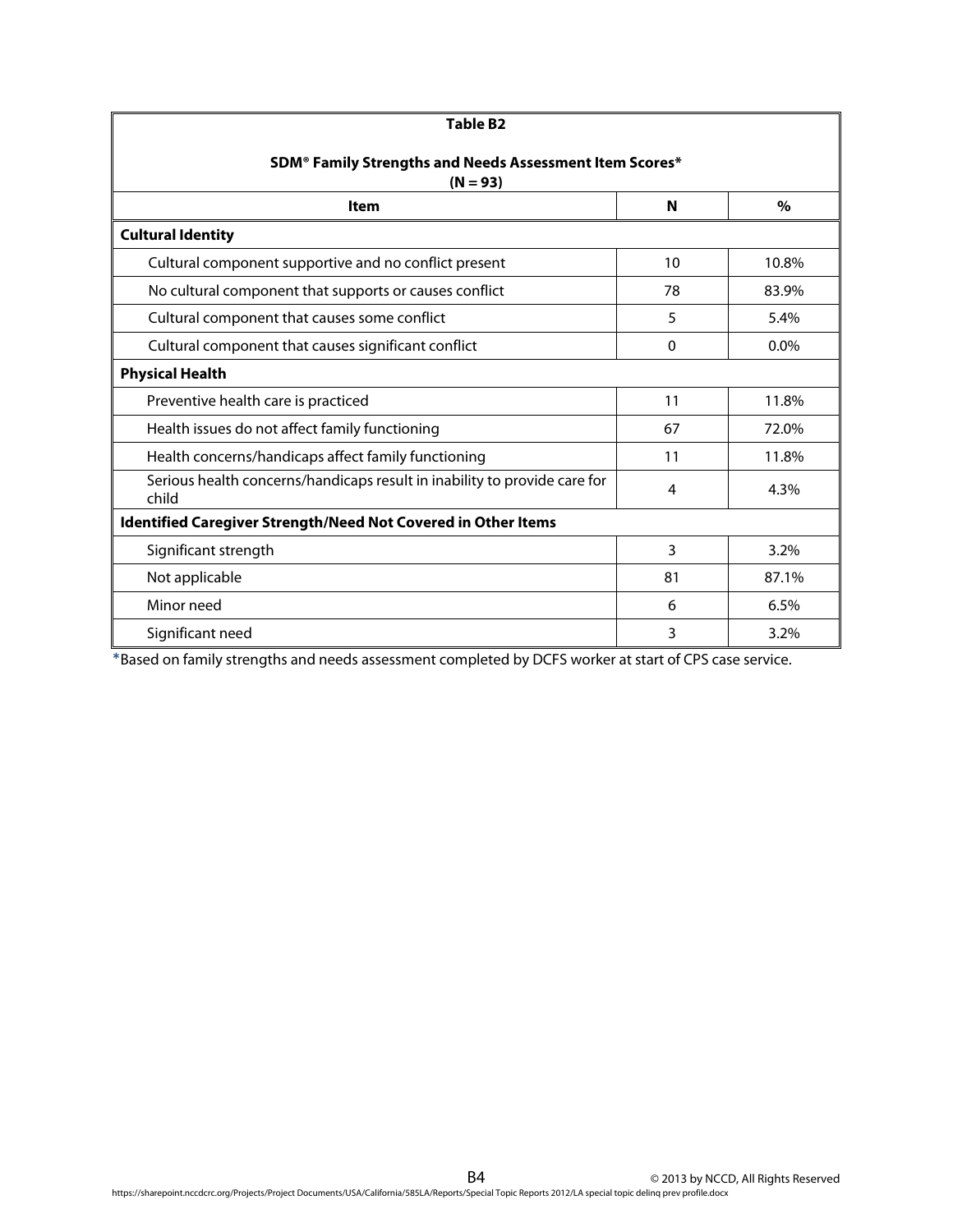**Appendix C** 

**Family Risk of Future Child Maltreatment Item Responses**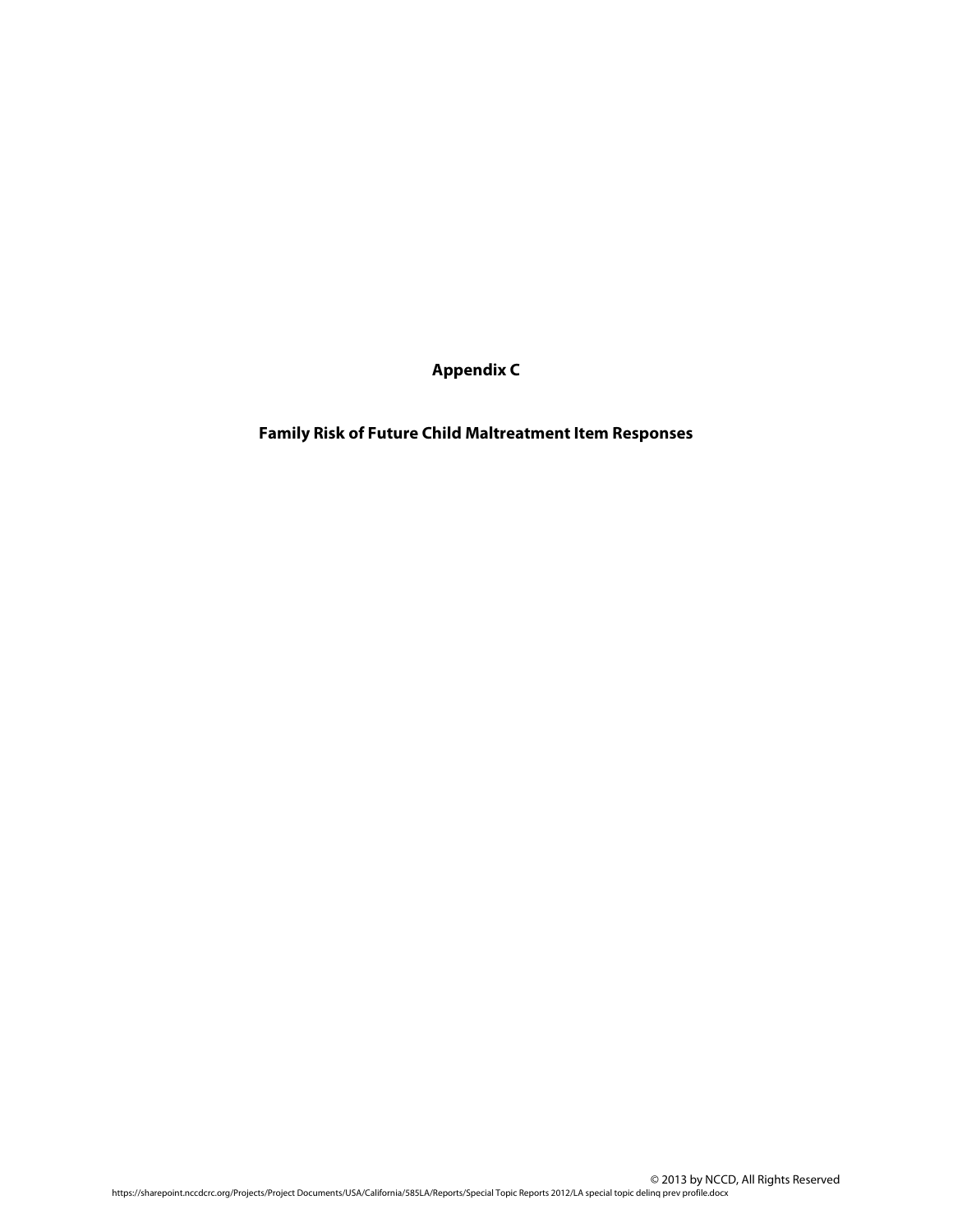| <b>Table C1</b> |                                                                        |           |       |  |  |  |
|-----------------|------------------------------------------------------------------------|-----------|-------|--|--|--|
|                 | <b>SDM<sup>®</sup> Family Risk Assessment Item Scores*</b>             |           |       |  |  |  |
|                 | $(N = 93)$                                                             |           |       |  |  |  |
|                 | <b>Neglect Scale Item</b>                                              | N         | $\%$  |  |  |  |
| N1.             | <b>Current Complaint Is for Neglect</b>                                |           |       |  |  |  |
|                 | <b>No</b>                                                              | 32        | 34.4% |  |  |  |
|                 | Yes                                                                    | 61        | 65.6% |  |  |  |
| N2.             | <b>Prior Investigations</b>                                            |           |       |  |  |  |
|                 | None                                                                   | 8         | 8.6%  |  |  |  |
|                 | One or more, abuse only                                                | 8         | 8.6%  |  |  |  |
|                 | One or two for neglect                                                 | 34        | 36.6% |  |  |  |
|                 | Three or more for neglect                                              | 43        | 46.2% |  |  |  |
| N3.             | <b>Household Has Previously Received CPS</b>                           |           |       |  |  |  |
|                 | No                                                                     | 50        | 53.8% |  |  |  |
|                 | Yes                                                                    | 43        | 46.2% |  |  |  |
| N4.             | Number of Children Involved in CA/N Incident                           |           |       |  |  |  |
|                 | One, two, or three                                                     | 60        | 64.5% |  |  |  |
|                 | Four or more                                                           | 33        | 35.5% |  |  |  |
| N5.             | Age of Youngest Child in the Home                                      |           |       |  |  |  |
|                 | 2 or older                                                             | 87        | 93.5% |  |  |  |
|                 | Under 2                                                                | 6         | 6.5%  |  |  |  |
| N6.             | <b>Characteristics of Children in Household</b>                        |           |       |  |  |  |
|                 | Not applicable                                                         | 25        | 26.9% |  |  |  |
|                 | One or more present                                                    | 68        | 73.1% |  |  |  |
|                 | Developmental, learning, or physical disability                        | 11        | 11.8  |  |  |  |
|                 | Developmental                                                          | 6         | 6.5%  |  |  |  |
|                 | Learning                                                               | 9         | 9.7%  |  |  |  |
|                 | Physical                                                               | $\pmb{0}$ | 0.0%  |  |  |  |
|                 | Medically fragile or failure to thrive                                 | 3         | 3.2%  |  |  |  |
|                 | Mental health or behavioral problem                                    | 62        | 66.7% |  |  |  |
| N7.             | Primary Caregiver Provides Physical Care Inconsistent With Child Needs |           |       |  |  |  |
|                 | No                                                                     | 72        | 77.4% |  |  |  |
|                 | Yes                                                                    | 21        | 22.6% |  |  |  |
| N8.             | Primary Caregiver Has a History of Abuse or Neglect as a Child         |           |       |  |  |  |
|                 | No                                                                     | 68        | 73.1% |  |  |  |
|                 | Yes                                                                    | 25        | 26.9% |  |  |  |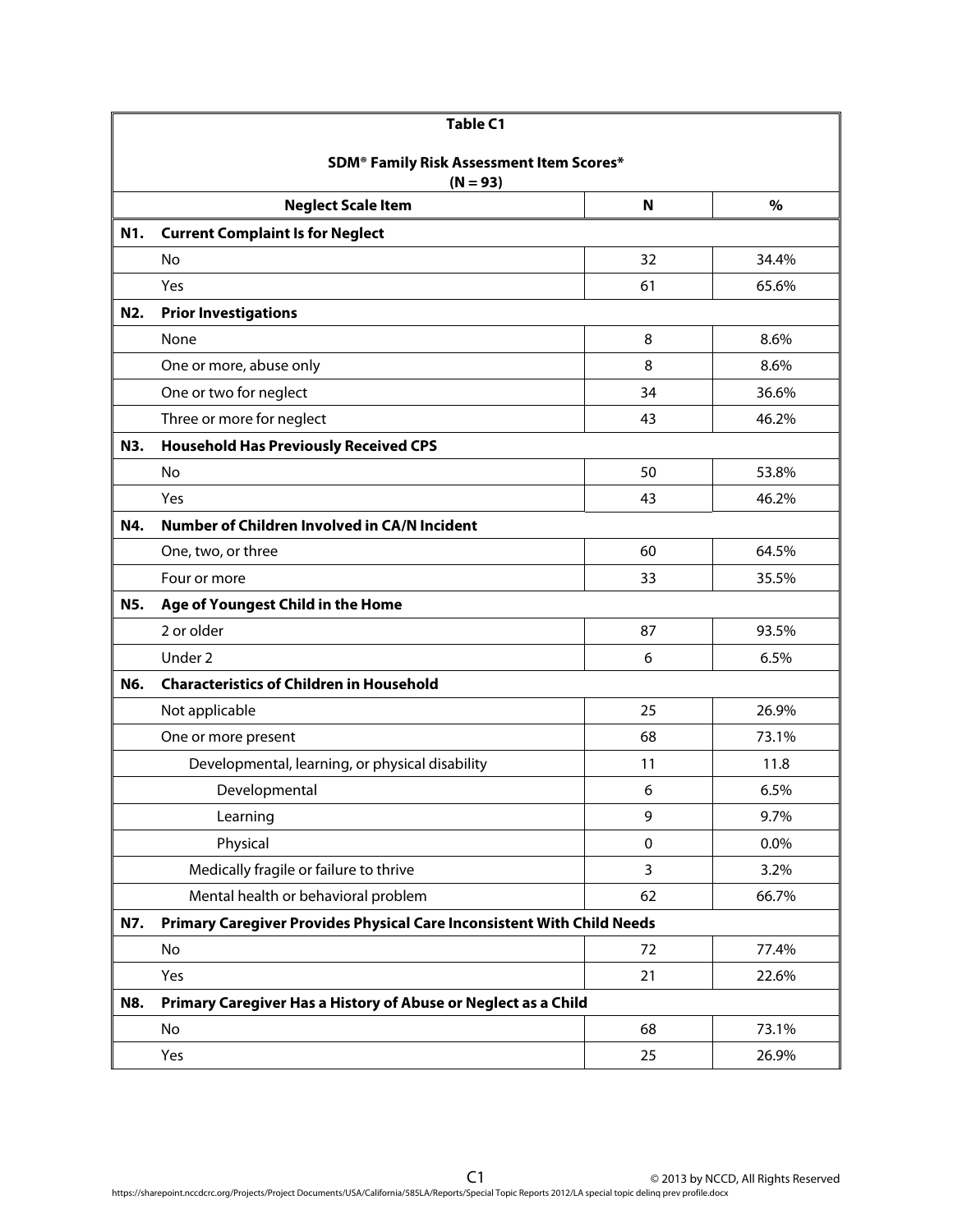| <b>Table C1</b>                                                    |                |       |  |  |  |
|--------------------------------------------------------------------|----------------|-------|--|--|--|
| SDM <sup>®</sup> Family Risk Assessment Item Scores*<br>$(N = 93)$ |                |       |  |  |  |
| <b>Neglect Scale Item</b>                                          | N              | $\%$  |  |  |  |
| Primary Caregiver Has/Had a Mental Health Problem<br>N9.           |                |       |  |  |  |
| No                                                                 | 73             | 78.5% |  |  |  |
| Yes                                                                | 20             | 21.5% |  |  |  |
| N10. Primary Caregiver Has/Had an Alcohol and/or Drug Problem      |                |       |  |  |  |
| None/not applicable                                                | 61             | 65.6% |  |  |  |
| One or more apply                                                  | 32             | 34.4% |  |  |  |
| Alcohol, last 12 months                                            | 11             | 11.8% |  |  |  |
| Alcohol, prior to the last 12 months                               | 4              | 4.3%  |  |  |  |
| Drugs, last 12 months                                              | 13             | 14.0% |  |  |  |
| Drugs, prior to the last 12 months                                 | 15             | 16.1% |  |  |  |
| N11. Primary Caregiver Has Criminal Arrest History                 |                |       |  |  |  |
| No                                                                 | 46             | 49.5  |  |  |  |
| Yes                                                                | 47             | 50.5  |  |  |  |
| N12. Current Housing                                               |                |       |  |  |  |
| Not applicable                                                     | 85             | 91.4% |  |  |  |
| One or more apply                                                  | 8              | 8.6%  |  |  |  |
| Physically unsafe                                                  | $\overline{2}$ | 2.2%  |  |  |  |
| <b>Family homeless</b>                                             | 6              | 6.5%  |  |  |  |

\*Based on risk assessment completed by DCFS worker during child abuse/neglect investigation.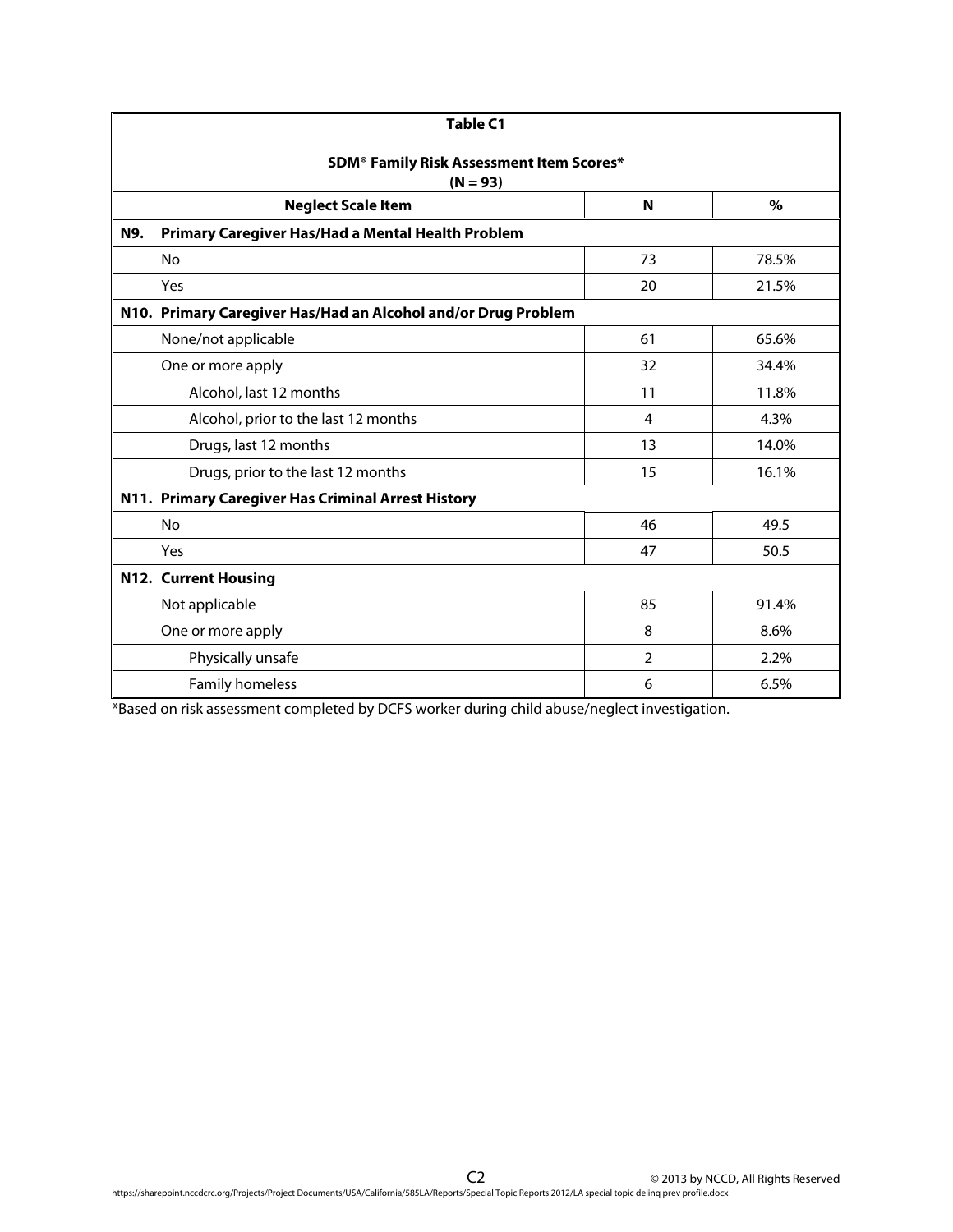| <b>Table C2</b>                                            |                                                                                                                 |                                                                              |       |  |  |
|------------------------------------------------------------|-----------------------------------------------------------------------------------------------------------------|------------------------------------------------------------------------------|-------|--|--|
| <b>SDM<sup>®</sup> Family Risk Assessment Item Scores*</b> |                                                                                                                 |                                                                              |       |  |  |
|                                                            | $(N = 93)$                                                                                                      |                                                                              |       |  |  |
|                                                            | <b>Abuse Scale Item</b>                                                                                         | N                                                                            | $\%$  |  |  |
| A1.                                                        | <b>Current Report Is for Physical Abuse</b>                                                                     |                                                                              |       |  |  |
|                                                            | No                                                                                                              | 51                                                                           | 54.8% |  |  |
|                                                            | Yes                                                                                                             | 42                                                                           | 45.2% |  |  |
| A2.                                                        | <b>Number of Prior Abuse Investigations</b>                                                                     |                                                                              |       |  |  |
|                                                            | None                                                                                                            | 8                                                                            | 8.6%  |  |  |
|                                                            | One or more, neglect only                                                                                       | 15                                                                           | 16.1% |  |  |
|                                                            | One for abuse                                                                                                   | 22                                                                           | 23.7% |  |  |
|                                                            | Two or more for abuse                                                                                           | 48                                                                           | 51.6% |  |  |
| A3.                                                        | <b>Household Has Previously Received CPS</b>                                                                    |                                                                              |       |  |  |
|                                                            | No                                                                                                              | 50                                                                           | 53.8% |  |  |
|                                                            | Yes                                                                                                             | 43                                                                           | 46.2% |  |  |
| A4.                                                        | Prior Physical Injury to a Child Resulting From CA/N or Prior Substantiated Physical Abuse to a<br><b>Child</b> |                                                                              |       |  |  |
|                                                            | None/not applicable                                                                                             | 70                                                                           | 75.3% |  |  |
|                                                            | One or more apply                                                                                               | 23                                                                           | 24.7% |  |  |
|                                                            | Prior physical injury to a child resulting from CA/N                                                            | $\overline{7}$                                                               | 7.5%  |  |  |
|                                                            | Prior substantiated physical abuse of a child                                                                   | 18                                                                           | 19.4% |  |  |
| A5.                                                        | Number of Children Involved in the Child Abuse/Neglect Incident                                                 |                                                                              |       |  |  |
|                                                            | One, two, or three                                                                                              | 60                                                                           | 64.5% |  |  |
|                                                            | Four or more                                                                                                    | 33                                                                           | 35.5% |  |  |
| A6.                                                        | <b>Characteristics of Children in Household</b>                                                                 |                                                                              |       |  |  |
|                                                            | Not applicable                                                                                                  | 27                                                                           | 29.0% |  |  |
|                                                            | One or more present                                                                                             | 66                                                                           | 71.0% |  |  |
|                                                            | Delinquency history                                                                                             | 13                                                                           | 14.0% |  |  |
|                                                            | Developmental disability                                                                                        | 6                                                                            | 6.5%  |  |  |
|                                                            | Learning disability                                                                                             | $\overline{7}$                                                               | 7.5%  |  |  |
|                                                            | Mental health or behavioral problem                                                                             | 57                                                                           | 61.3% |  |  |
| A7.                                                        |                                                                                                                 | Two or More Incidents of Domestic Violence in the Household in the Past Year |       |  |  |
|                                                            | No                                                                                                              | 79                                                                           | 84.9% |  |  |
|                                                            | Yes                                                                                                             | 14                                                                           | 15.1% |  |  |